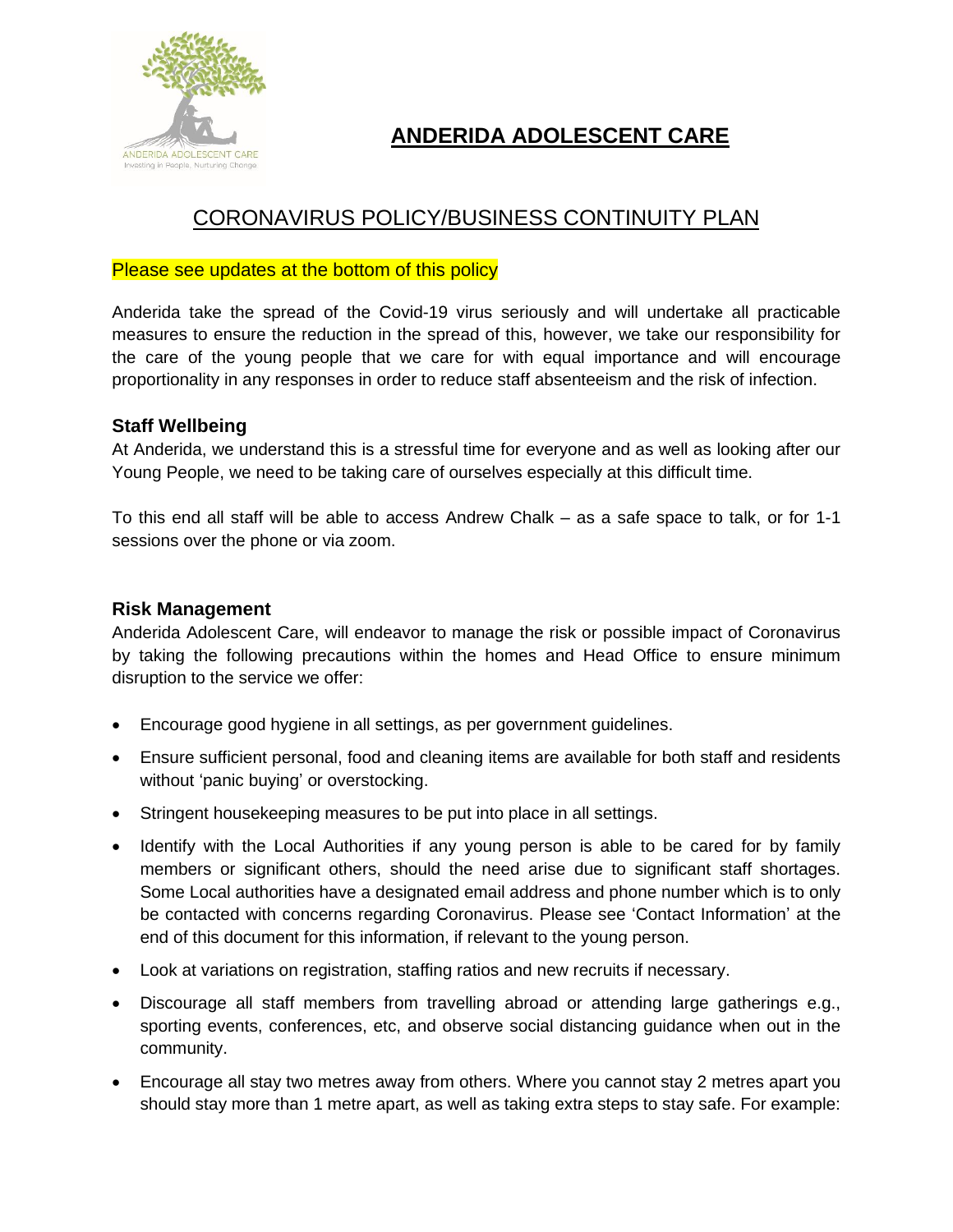move outdoors, where it is safer and there is more space. If indoors, make sure rooms are well ventilated by keeping windows and doors open and individual are wearing appropriate PPE.

- Some external and internal meetings where possible will be held remotely via conference call, wherever there are covid concerns (e.g., contact with a positive case).
- Training will take place in small groups or well-ventilated rooms. Those who have not been immunised or may have had a close contact with a positive covid case will be asked to wear full PPE.
- Office based staff and care staff may undertake administration tasks at home when there are covid concerns.
- Mentors not to come into the Head Office, unless necessary, to reduce footfall.
- Consultation with staff members around any symptoms to support their decision making in assessing risk.
- Consider alternative environments temporary homes for young people should they need to be separated.
- If a young person becomes unwell, we are still required to care for them as a parent would, but we would ask the child to isolate in their room. We would then provide provisions from outside their room. It is likely we would consider redeploying more vulnerable staff e.g., staff over the age of 60 and staff with already underlying health concerns, to work with nonsymptomatic young people.

# **All Employees to Adhere to the Following and Actively Encourage all Young People to do the same**

- Always carry tissues with you and use them to catch your cough or sneeze. Then bin the tissue, and wash your hands, or use a sanitiser gel.
- Wash your hands often with soap and water, especially after using public transport. Use a sanitiser gel if soap and water are not available.
- Avoid touching your eyes, nose, and mouth with unwashed hands.
- Avoid close contact with people who are unwell.
- Residents' clothes, linen and soft furnishings should be washed on a frequently and all areas sterilized if they show the symptoms of Covid-19.
- No sharing of hand towels or any other towel.
- A minimum of daily cleaning of hard surfaces such as furniture, kitchen worktops, door handles, cupboards, and bathrooms, with an anti-bacterial cleaner is required.
- Be mindful of panic responses if potential contact with someone with the symptoms, or who has been asked to isolate. Panic increases risk for all involve.
- Try to face [covering:](https://www.gov.uk/government/publications/face-coverings-when-to-wear-one-and-how-to-make-your-own/face-coverings-when-to-wear-one-and-how-to-make-your-own) on public transport and in many indoor spaces.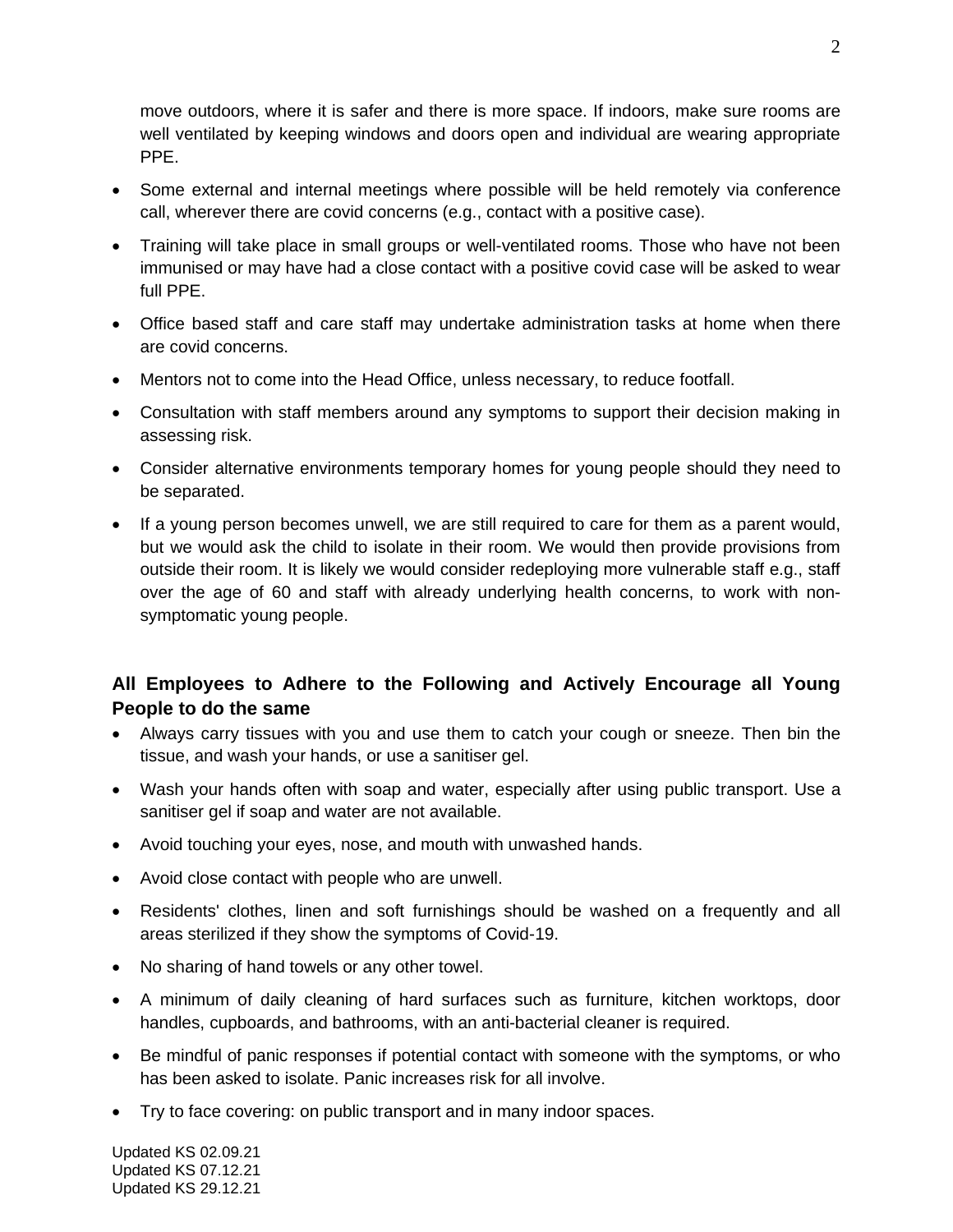- Avoid using toilets in other people's home (outside of your support bubble) or public, wherever possible and wipe down surfaces as frequently as possible.
- Using disinfectant, wipe down any surfaces or door handles people from outside of your household or support bubble come into contact with if walking through your home.
- Avoid sharing plates and utensils with people outside of your household or your support bubble.
- Avoid using paddling pools or other garden equipment with people outside of your household or bubble.

# **Staffing**

- Anderida will work across all homes to develop a list of staff including bank staff, that are able to cover rostered staff absences.
- Scotland placements will be carefully considered, in order to ensure optimum staffing levels are available.
- Liaise with the Local Authorities regarding support staff and agency workers that they can access in light of the government guidance that employees must isolate.
- Liaise with Ofsted regarding flexibility on recruitment checks if staffing falls below manageable ratios.
- Look at staffing ratios for young people and where it could be risk assessed and reduced on a daily by day basis.
- In advance of identifying any potential need, we have established availability of agency staff with enhanced DBS who are equipped to work with young people in the local area.
- As a last resort, use available agency staff as above.
- In the event of school closures, Anderida will make reasonable adjustments to staff's working hours in order that both their personal children and the children at Anderida are cared for appropriately.
- Anderida will ask staff to undertake block working to cover colleagues who may have to selfisolate.
- Anderida will require the workforce to remain flexible to meet the needs of clients and service and support colleagues to be able to isolate if necessary.
- Should staff suspect that they have been in contact with a diagnosed case of coronavirus, they must immediately inform Kerry Shoesmith and senior management so that any necessary, sensible, and proportionate precautions can be taken.
- Should staff develop a new persistent cough/fever or shortness of breath, they must immediately contact Kerry Shoesmith and senior management, stay indoors, and avoid contact with other people as advised.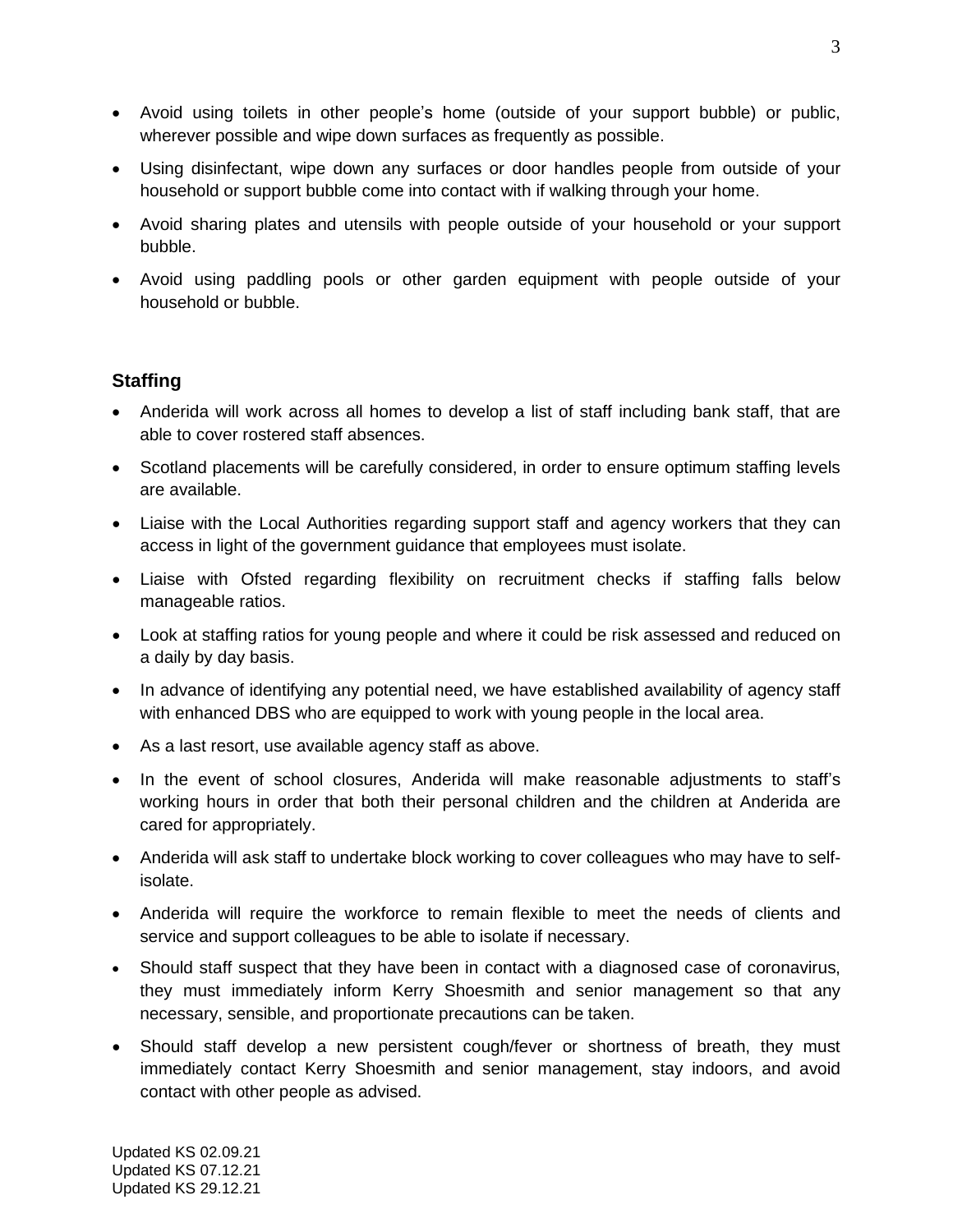- Should staff develop any other symptoms of being unwell even if not the key covid symptoms outlined above, they should ensure they inform Kerry in advance of coming into work
- If a member of staff has helped someone who was taken unwell with a new, continuous cough or a high temperature, they do not need to go home unless they develop symptoms themselves or were exposed face on for a minute or more within 1 meter. They should wash their hands thoroughly for 20 seconds after any contact with someone who is unwell with symptoms consistent with coronavirus infection.
- It is not necessary to close the business or workplace or send any staff home unless government policy changes. Keep monitoring the government response page for the latest details. As a care agency, it is extremely unlikely this action will be taken for our service.
- Inform Health England for full advice and support.

# **Symptoms**

The most common symptoms of coronavirus (COVID-19) are recent onset of:

- New continuous cough continuous cough is being defined as a cough that is not your usual cough and goes on consistently for hour long periods, for 3 or more hours over a 24 hour period. These could be separate hours.
- High temperature.
- Change in, your normal sense of taste or smell (anosmia).

For most people, coronavirus (COVID-19) will be a mild infection.

As there is currently no vaccine to prevent Covid-19, the best way to prevent infection is good hygiene practices and to avoid being exposed to the virus. As Government advice is evolving daily – all senior personnel are expected to keep themselves appraised of current guidelines and disseminate this amongst the team.

Key things to remember:

- You should self-isolate if you are showing the symptoms of a continuous cough, loss of taste or smell or a high temperature (over 37.8), or if someone in your household shows the symptoms.
- You should undertake a precautionary test if you have any cold symptoms e.g., a sore throat or been in not close contact with anyone who is displaying symptoms. We have lateral flow tests at our head office to do this with some immediacy and rule out Covid -19 in advance of exposing others.
- Anyone who displays symptoms should discuss their symptoms with 111 and take advice. They must also arrange to have a test to check if they have [coronavirus.](https://www.nhs.uk/conditions/coronavirus-covid-19/testing-for-coronavirus/) If they test negative, they and their household contacts can end their self-isolation. They must also inform Kerry Shoesmith Covid lead for the organization.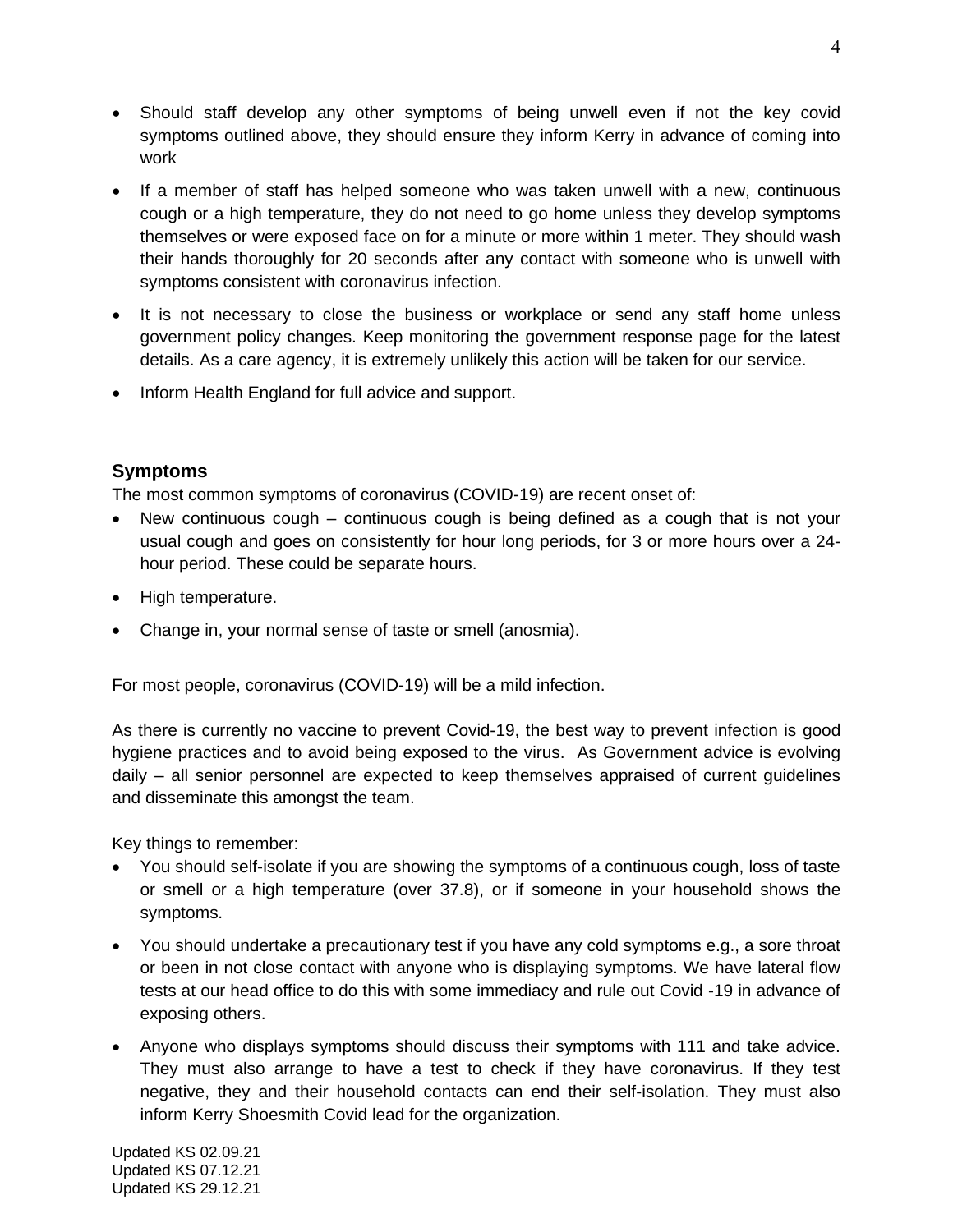# **Isolation due to you having the Symptoms or Someone in your Home Developing the Symptoms**

- If you live alone and you have symptoms of coronavirus illness (COVID-19), however mild, you need to isolate and book a test. If this test is negative, you can return to work. If positive stay at home for **10 days** from when your symptoms started.
- If you live with others and you are the first in the household to have symptoms of Coronavirus, you need to isolate and book a test. If this test is negative, you can return to work. If positive then you must stay at home for **10 days**, all other household members who remain well, must stay at home, and not leave the house for **10 days**. The 10-day period starts from the day when the first person in the house became ill.
- For anyone else in the household who starts displaying symptoms, they need to isolate and book a test. If this test is negative, you can return to work. If positive stay at home for 10 days post, them developing symptoms. They need to stay at home for **10 days** from when the symptoms appeared, However, if during the 10 period you develop symptoms the 10 days starts again.
- If you have been vaccinated with a COVID-19 vaccine, you are less likely to catch COVID-19, and to become severely ill if you do catch it. You are also less likely to spread COVID-19 to other people, but it is still possible for this to happen. From 16 August, if you are a contact of someone who has COVID-19 and you are fully vaccinated, or aged under 18 years 6 months, you will not be required to self-isolate.
- You will not be required to self-isolate if you live in the same household as someone with COVID-19 and any of the following apply:
	- you are fully vaccinated
	- you are below the age of 18 years 6 months
	- you have taken part in or are currently part of an approved COVID-19 vaccine trial
	- you are not able to get vaccinated for medical reasons
	- Fully vaccinated means that you have been vaccinated with an MHRA approved COVID-19 vaccine in the UK, and at least 14 days have passed since you received the recommended doses of that vaccine.
	- NHS Test and Trace will contact you to let you know that you have been identified as a contact and check whether you are legally required to self-isolate. If you are not legally required to self-isolate, you will be provided with advice on testing and given guidance on preventing the spread of COVID-19. Even if you do not have symptoms, [you will be advised to have a](https://www.gov.uk/government/publications/covid-19-stay-at-home-guidance/stay-at-home-guidance-for-households-with-possible-coronavirus-covid-19-infection#PCR) PCR test as soon as possible.
	- You should not arrange to have a PCR test if you have previously received a positive PCR test result in the last 90 days, unless you develop any new symptoms of COVID-19, as it is possible for PCR tests to remain positive for some time after COVID-19 infection.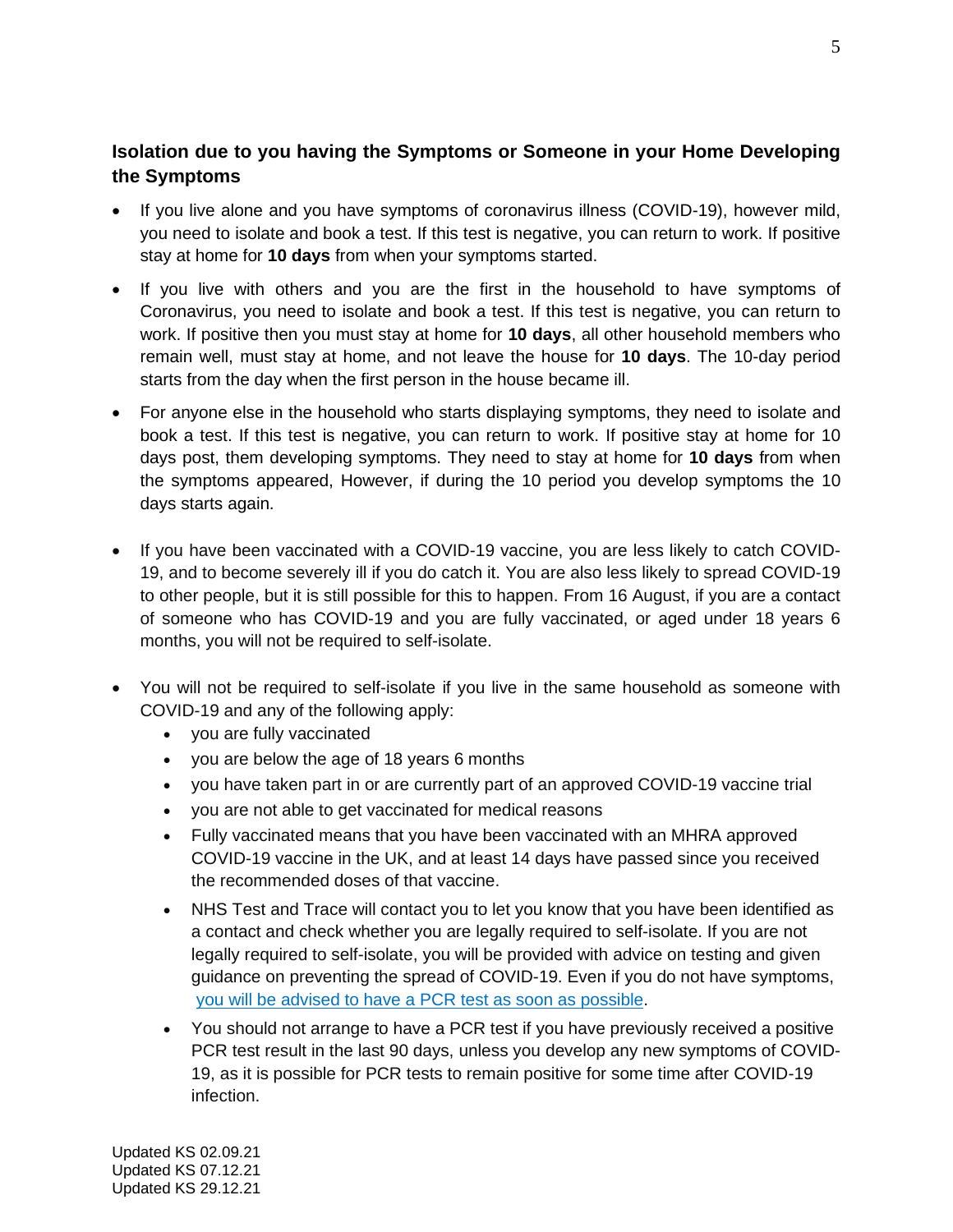- Even if you are vaccinated, you can still be infected with COVID-19 and pass it on to others. If you are identified as a contact of someone with COVID-19 but you are not required to selfisolate, you can help protect others by following the [guidance](https://www.gov.uk/guidance/covid-19-coronavirus-restrictions-what-you-can-and-cannot-do#keeping-yourself-and-others-safe) on how to stay safe and help [prevent](https://www.gov.uk/guidance/covid-19-coronavirus-restrictions-what-you-can-and-cannot-do#keeping-yourself-and-others-safe) the spread. As well as getting a PCR test, you may also consider:
- limiting close contact with other people outside your household, especially in enclosed spaces
- wearing a face covering in enclosed spaces and where you are unable to maintain social distancing
- limiting contact with anyone who is clinically extremely vulnerable
- taking part in twice weekly LFD [testing](https://www.gov.uk/order-coronavirus-rapid-lateral-flow-tests)

This advice applies while the person in your household with COVID-19 is self-isolating.

If you are a health or social care worker who has been identified as a household contact and are exempt from self-isolation, there is additional guidance below that you should follow to reduce the risk of spread of COVID-19 in these settings.

Children and young people aged under 18 years 6 months who usually attend an education or childcare setting and who have been identified as a close contact should continue to attend the setting as normal. They do not need to wear a face covering within the setting, but it is expected and recommended that these are worn when travelling on public or dedicated transport.

The majority of fully vaccinated health and social care staff will be able to continue in their usual role. The following apply to staff returning to work following this exemption:

- the staff member should not have any [COVID-19](https://www.gov.uk/government/publications/wuhan-novel-coronavirus-background-information/wuhan-novel-coronavirus-epidemiology-virology-and-clinical-features#clinical-features) symptoms
- the staff member should immediately arrange for a PCR test, either through their workplace arrangements or via the NHS Test and Trace service, and the result of this PCR test should be negative prior to returning to work
- following the negative PCR result, the staff member should undertake an LFD antigen test every day for the 10 days following their last contact with the case (even on days they are not at work)
- if a staff member has had a SARS-CoV-2 infection in the past 90 days, they should not have a PCR test and should only undertake daily LFD antigen tests
- on days the staff member is working, the LFD antigen test should be taken before starting their shift, and the result should be negative
- the staff member should comply with all relevant infection control precautions and PPE should be worn properly throughout the day
- if the staff member works with patients or residents who are highly vulnerable to COVID-19 (as determined by the organisation), a risk assessment should be undertaken, and consideration given to redeployment during their 10-day self-isolation period

There may be additional mitigations put in place by employers in different settings for fully vaccinated staff who are identified as a contact. Refer to organisational guidance as necessary.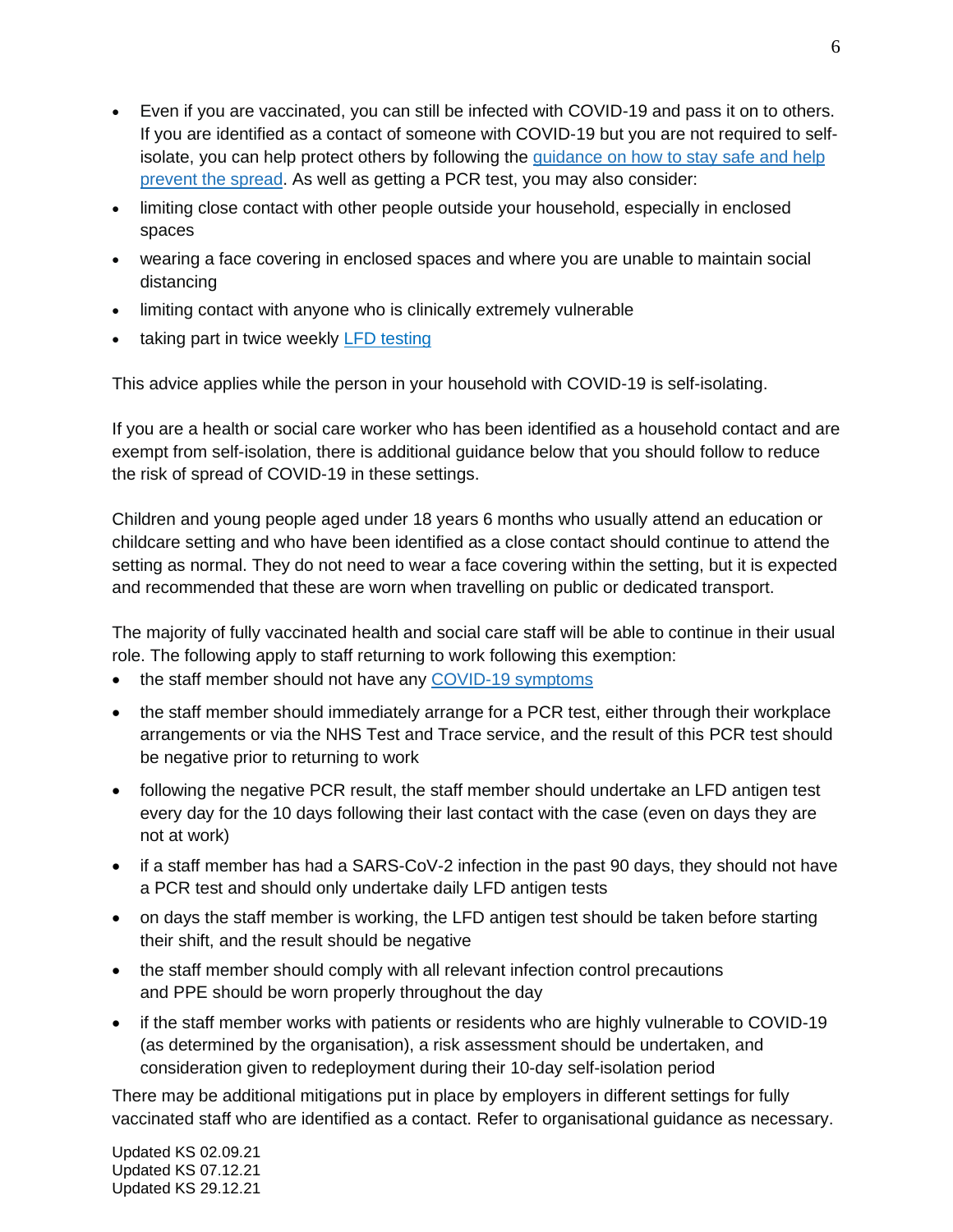# **If an unvaccinated or partially vaccinated staff member is identified as a contact of a COVID-19 case**

If an unvaccinated or partially vaccinated staff member is notified as a contact of a COVID-19 case, by NHS Test and Trace or their workplace, they must self-isolate as advised unless they are exempt (because they are under 18, unable to be vaccinated due to medical reasons or are taking part or have taken part in a clinical trial for a COVID-19 vaccine).

If they are unvaccinated and are exempt from self-isolation, they should not attend work, or should be redeployed for the period of time they would be required to self-isolate. If staff are to be redeployed, they should comply with the mitigations outlined above.

If your PCR test result is negative, you should still stay at home and self-isolate to avoid putting others at risk, unless you are not required to do so. This is because you could still become infectious during the 10-day isolation period.

If your PCR test result is positive, follow the advice for people with COVID-19 to stay at home and start a further full 10-day isolation period, regardless of where you are in your original 10 day isolation period. This means that your total isolation period will be longer than 10 days. Visitors to the household.

Do not invite or allow social visitors to enter your home, including friends and family. If you want to speak to someone who is not a member of your household, use the phone, email or social media.

All non-essential in-house services and repairs should be postponed until the self-isolation period is completed.

## **If you are clinically extremely vulnerable**

If you are clinically extremely vulnerable, you could be at higher risk of severe illness from coronavirus.

If you are clinically extremely vulnerable, you are no longer advised to shield. However, you should continue to follow the guidance for people who are clinically extremely [vulnerable](https://www.gov.uk/government/publications/guidance-on-shielding-and-protecting-extremely-vulnerable-persons-from-covid-19) and are advised to continue taking extra precautions to protect yourself. It is important that you continue to keep the number of social interactions that you have low and try to limit the amount of time you spend in settings where it is difficult to maintain social distancing.

#### **Asymptomatic testing**

Rapid lateral flow testing is now available free to anybody without symptoms. You can get your tests from pharmacies, testing sites, employers, schools, colleges and universities.

#### Find out more about how to get rapid [lateral](https://www.nhs.uk/conditions/coronavirus-covid-19/testing/regular-rapid-coronavirus-tests-if-you-do-not-have-symptoms/) flow tests

Testing before any work activities is essential for all care staff and twice weekly for office staff COVID-19, reducing the risk to those around you.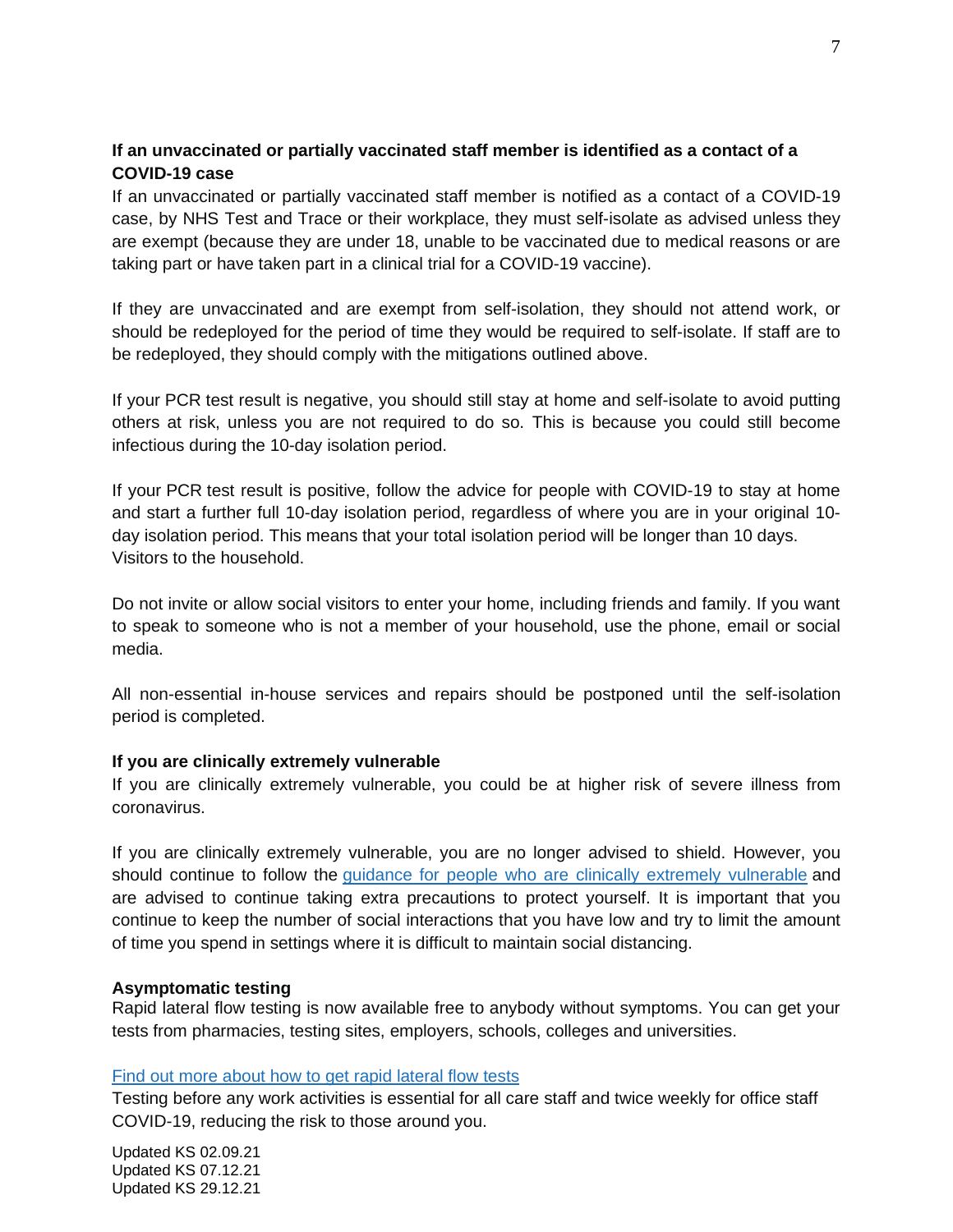If you test positive you must not come to work and inform Kerry Shoesmith who will discuss what else needs to happen. If you test negative but have symptoms you should continue to [get](https://www.gov.uk/get-coronavirus-test) a [PCR](https://www.gov.uk/get-coronavirus-test) test.

# **If you are clinically extremely vulnerable or live with someone who is clinically extremely vulnerable**

If you have been identified as clinically extremely [vulnerable](https://www.gov.uk/government/publications/guidance-on-shielding-and-protecting-extremely-vulnerable-persons-from-covid-19/guidance-on-shielding-and-protecting-extremely-vulnerable-persons-from-covid-19) then you should continue to work from home where possible. If you cannot work from home, you can go to your workplace. Your employer is required to take steps to reduce the risk of exposure to COVID-19 in the workplace and should be able to explain to you the measures they have put in place to keep you safe at work. Some employers may introduce regular testing of employees as part of these measures. You may also want to consider how you get to and from work, for example, if it is possible to avoid using public transport during rush hour.

If you live with someone who is clinically extremely vulnerable, then you can continue to go to work.

You should follow the guidance on how to stop the spread of [coronavirus,](https://www.gov.uk/government/publications/how-to-stop-the-spread-of-coronavirus-covid-19/how-to-stop-the-spread-of-coronavirus-covid-19) including what to do to reduce your risk of catching or passing on the virus at home.

#### **Going to school or college**

School pupils and students in further education should go to school and college. All schools, colleges and other further education settings are open for face-to-face teaching during term time. It remains very important for children and young people to attend, to support their wellbeing and education and to help working parents and guardians.

Clinically extremely vulnerable pupils and students should go to school or college. There is further guidance on what parents need to know about early years [providers,](https://www.gov.uk/government/publications/what-parents-and-carers-need-to-know-about-early-years-providers-schools-and-colleges-during-the-coronavirus-covid-19-outbreak/what-parents-need-to-know-about-early-years-providers-schools-and-colleges-during-covid-19) schools and colleges during [COVID-19.](https://www.gov.uk/government/publications/what-parents-and-carers-need-to-know-about-early-years-providers-schools-and-colleges-during-the-coronavirus-covid-19-outbreak/what-parents-need-to-know-about-early-years-providers-schools-and-colleges-during-covid-19)

Rapid lateral flow testing is now available for free for everyone in England. It is recommended for all secondary school pupils and college students, their families and all school and college staff.

See the guidance on how you can get regular rapid tests if you do not have [symptoms](https://www.nhs.uk/conditions/coronavirus-covid-19/testing/regular-rapid-coronavirus-tests-if-you-do-not-have-symptoms/) of coronavirus [\(COVID-19\).](https://www.nhs.uk/conditions/coronavirus-covid-19/testing/regular-rapid-coronavirus-tests-if-you-do-not-have-symptoms/)

#### **Universities and higher education**

There is guidance for [universities](https://www.gov.uk/government/publications/higher-education-reopening-buildings-and-campuses/students-returning-to-higher-education-from-spring-term) and students starting and returning to higher education.

Students should follow the *guidance on how to stop the spread of [COVID-19](https://www.gov.uk/government/publications/how-to-stop-the-spread-of-coronavirus-covid-19/how-to-stop-the-spread-of-coronavirus-covid-19)* at all times.

## **If you break the rules**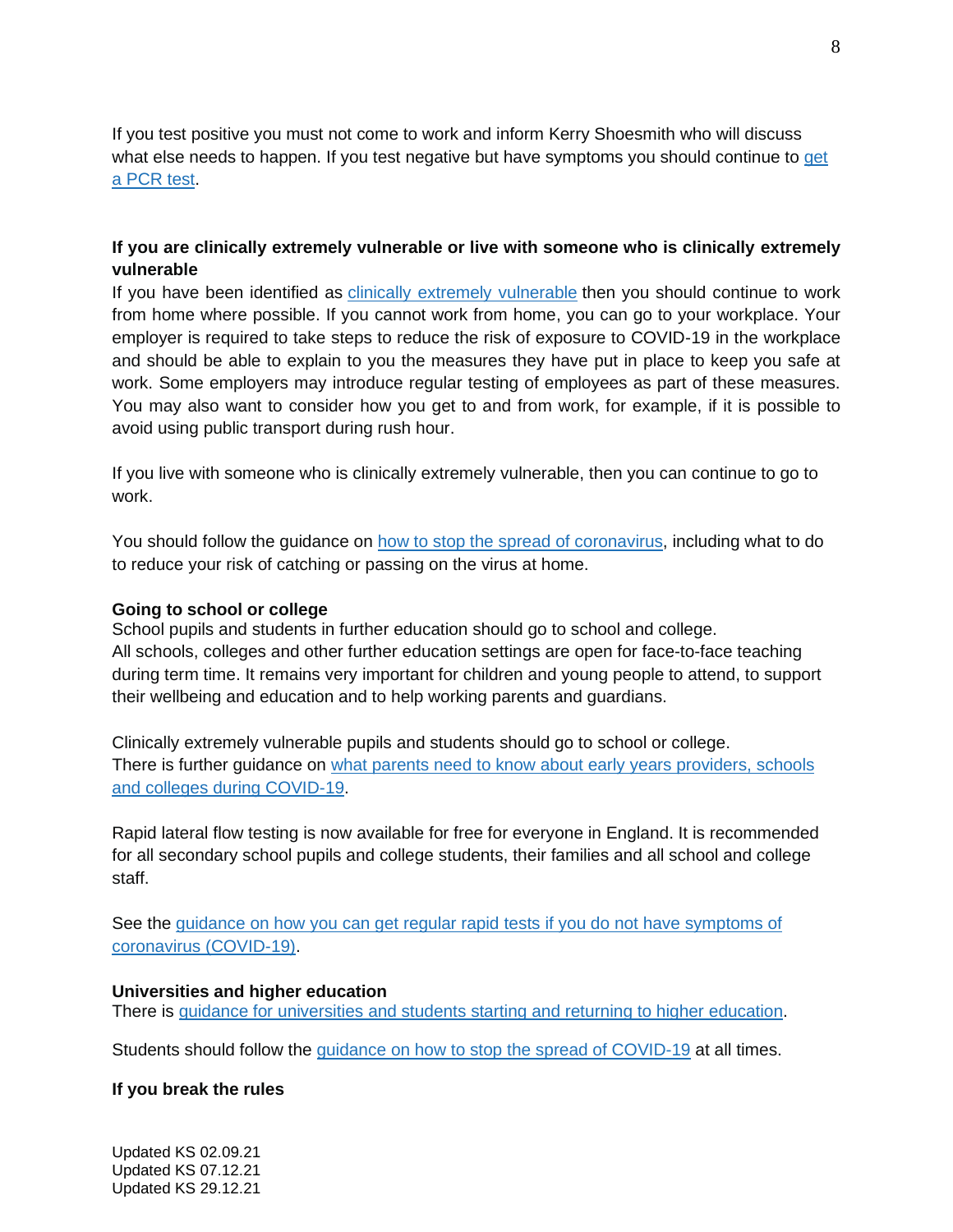The police can take action against you if you meet in larger groups. This includes breaking up illegal gatherings and issuing fines (fixed penalty notices).

You can be given a fixed penalty notice of £500 for the first offence, doubling for further offences up to a maximum of £6,400.

You can be fined £800 if you go to a private indoor gathering such as a house party of over 15 people from outside your household, which will double for each repeat offence to a maximum level of £6,400.

If you hold, or are involved in holding, an illegal gathering of over 30 people, the police can fine you £10,000.

#### **Care home visits**

You should check the *guidance on visiting care homes during [COVID-19](https://www.gov.uk/government/publications/visiting-care-homes-during-coronavirus/update-on-policies-for-visiting-arrangements-in-care-homes)* to find out how visits should be conducted. Residents must follow the national restrictions if they are having a visit out of the care home.

There is separate guidance for people in [supported](https://www.gov.uk/government/publications/supported-living-services-during-coronavirus-covid-19/covid-19-guidance-for-supported-living) living.

## **Travelling from England**

Across the different parts of the Common Travel Area (the UK, the Republic of Ireland, Jersey, Guernsey and the Isle of Man), there may be rules in place that restrict travel from England. You do not need a reasonable excuse to leave England to travel to other parts of the UK, Jersey, Guernsey, the Isle of Man or the Republic of Ireland. You should check the restrictions in place where you intend to travel to before making arrangements to travel.

#### **International travel**

## **Travelling internationally from England**

You can only travel internationally from England.

Some jobs qualify for exemptions for certain travel related requirements, such as self-isolation and testing. See guidance on which jobs and [circumstances](https://www.gov.uk/government/publications/coronavirus-covid-19-travellers-exempt-from-uk-border-rules/coronavirus-covid-19-travellers-exempt-from-uk-border-rules) qualify for travel exemptions.

We respectfully request that all staff thinking about taking holidays abroad check all the requirements and possible risks of having to isolate on return. It is not a good idea to visit other countries that have a high or variable covid infections.

Find out more about the red list travel ban [countries](https://www.gov.uk/guidance/transport-measures-to-protect-the-uk-from-variant-strains-of-covid-19)

Everyone allowed to enter England who has visited or passed through a country where travel to the UK has been banned in the last 10 days must:

- quarantine for 10 days in a managed quarantine hotel
- take a coronavirus (COVID-19) test on or before day 2 and on or after day 8 of quarantining, the tests are included in the hotel package
- follow the guidance on this page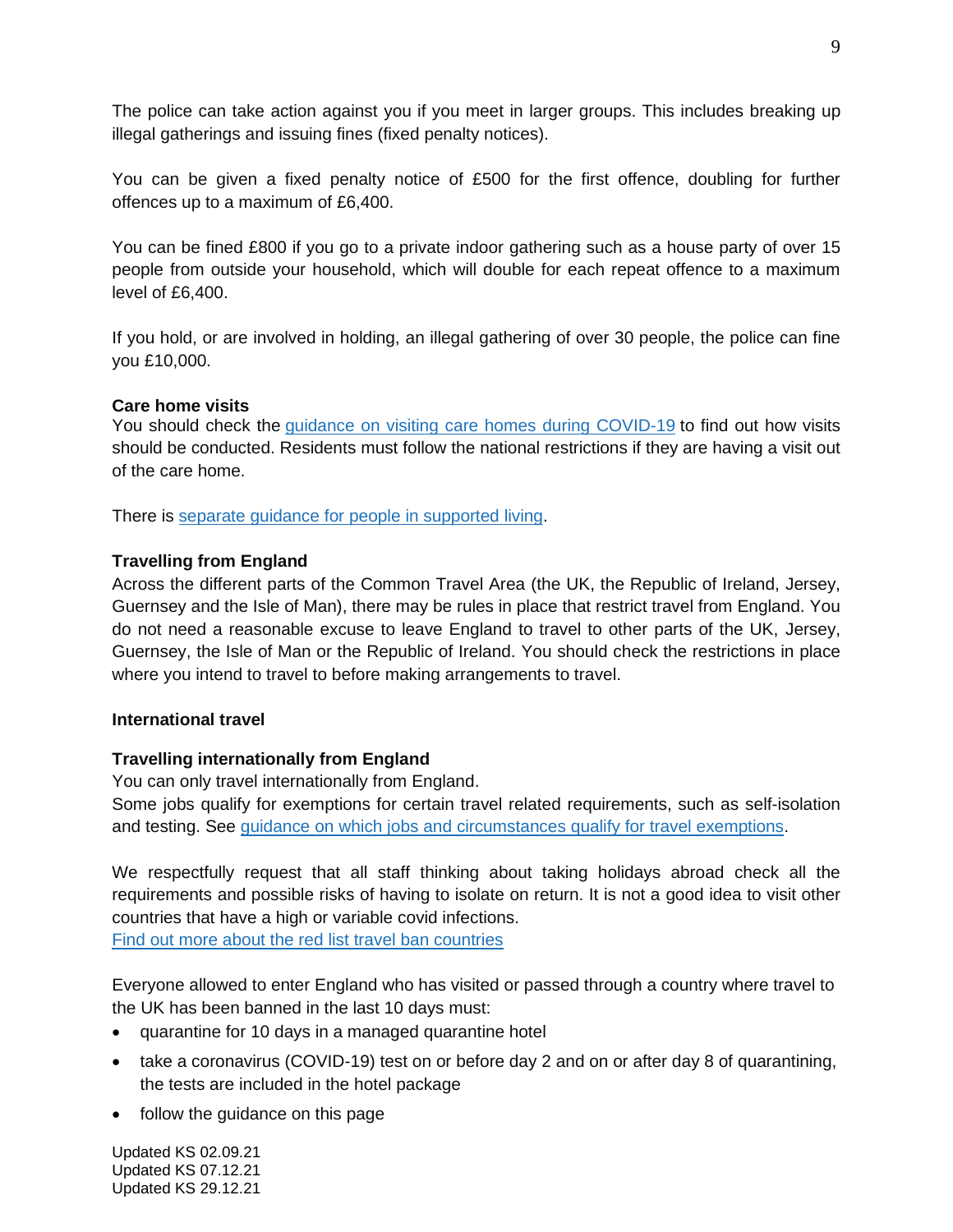See the guidance on booking and staying in a [quarantine](https://www.gov.uk/guidance/booking-and-staying-in-a-quarantine-hotel-when-you-arrive-in-england) hotel when you arrive in England letting fresh air in, and wearing a face [covering.](https://www.gov.uk/government/publications/face-coverings-when-to-wear-one-and-how-to-make-your-own/face-coverings-when-to-wear-one-and-how-to-make-your-own)

## **Financial support**

Wherever you live, you may be able to get financial help. See further information on [business](https://www.gov.uk/coronavirus/business-support) support and financial support if you're off work [because](https://www.gov.uk/guidance/coronavirus-covid-19-what-to-do-if-youre-employed-and-cannot-work) of [coronavirus.](https://www.gov.uk/guidance/coronavirus-covid-19-what-to-do-if-youre-employed-and-cannot-work)

## **Ofsted Inspections**

Ofsted's regulatory role and work is continuing, and it has taken a range of actions to ensure that it is responding proportionately to the current context. Ofsted is providing regular updates to educational and children's social care settings and local authorities on its approach to key issues.

The suspension of the minimum intervals for inspection of children's homes, residential family centers, voluntary adoption agencies, adoption support agencies, fostering agencies and holiday schemes for disabled children will now continue until 31 March 2021.

During the period of continued suspension, Ofsted will conduct assurance visits determined using a risk-based approach in order to ensure that children's safety is a priority.

Ofsted will arrange visits based on the most recent inspection judgements, other information it holds about the provider, the amount of time since the last inspection and whether the provider is newly registered and therefore not yet been inspected.

The visits will evaluate:

- the experiences and progress of children and young people, taking into account the coronavirus (COVID-19) context.
- how well children and young people are helped and protected.
- the effectiveness of leadership and management, including arrangements to meet the needs of children as restrictions are eased.

During this period, if there are concerns raised about a provider, Ofsted retains the ability to maintain oversight and to undertake any necessary regulatory action.

Further information is available in Ofsted's guidance on social care common [inspection](https://www.gov.uk/government/collections/social-care-common-inspection-framework-sccif) [framework](https://www.gov.uk/government/collections/social-care-common-inspection-framework-sccif) and assurance visits. In addition, Ofsted will undertake focused visits to local authorities using the [framework](https://www.gov.uk/government/publications/inspecting-local-authority-childrens-services-from-2018) for inspecting local authority services (ILASC).

# **What to do if an Employee Becomes Unwell and Believe they have been exposed to COVID-19:**

If staff, a member of the public or resident becomes unwell in the workplace, the unwell person should be removed to an area which is at least 2 meters away from other people. If possible,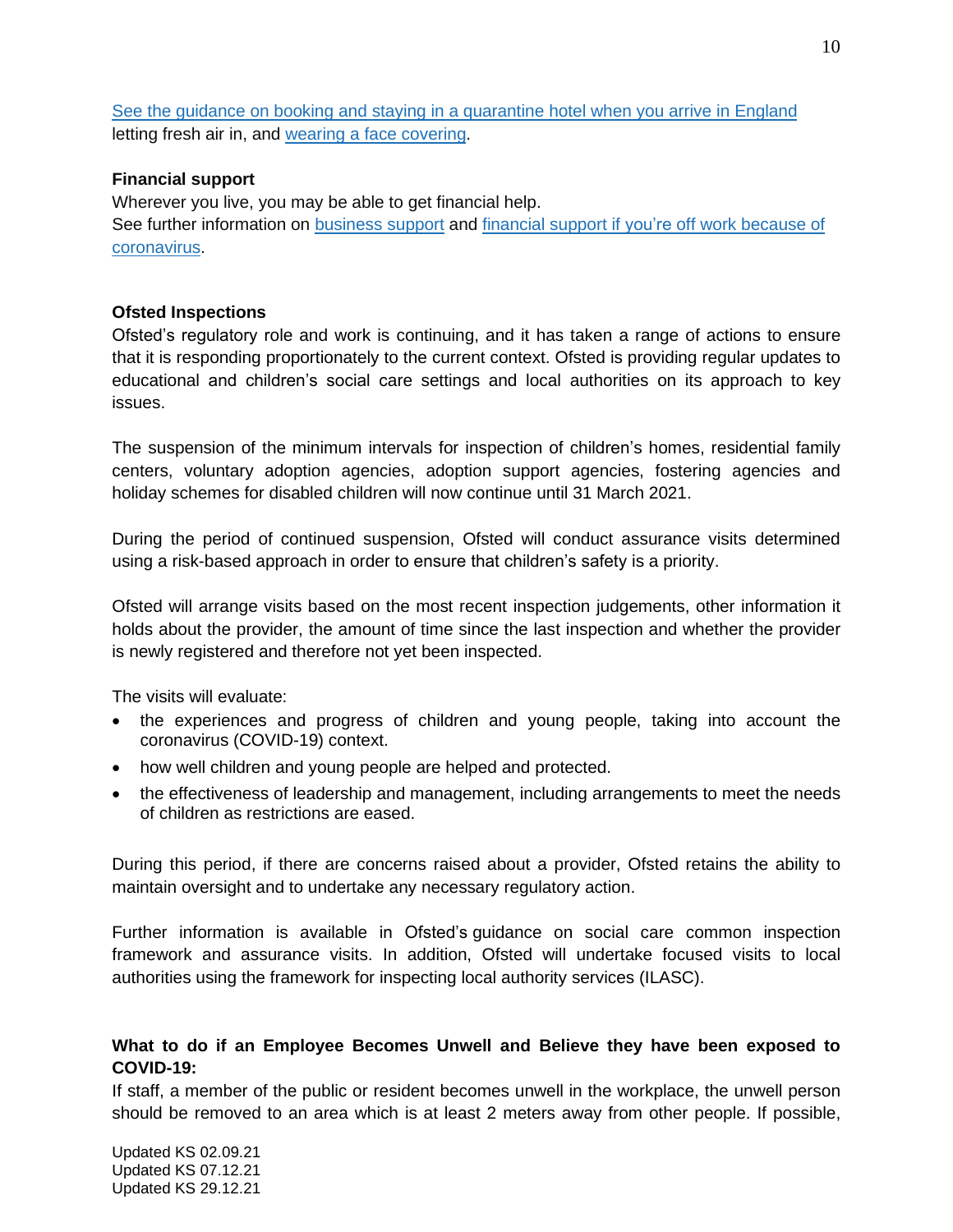find a room or area where they can be isolated behind a shut door, such as a staff office. If it is possible to open a window, do so for ventilation.

The individual who is unwell, should go home as soon as is practicable and call NHS 111 from their mobile, or stay and 999 if an emergency (if they are seriously ill or injured or their life is at risk) and outline their current symptoms. If the person affected is not able for any reason to call NHS 111 themselves, then a staff member should call on their behalf.

Whilst they wait for advice from NHS 111 or an ambulance to arrive, they should remain at least 2 meters from other people. They should avoid touching people, surfaces and objects and be advised to cover their mouth and nose with a disposable tissue when they cough or sneeze and put the tissue in a bag then throw the tissue in the bin. If they do not have any tissues available, they should cough and sneeze into the crook of their elbow.

If they need to go to the bathroom whilst waiting for medical assistance, they should use a separate bathroom if available. This will apply only to the period of time while waiting for transport to hospital.

# **What to do if Someone in the Office, Workplace or Residential Setting has had Contact with a Confirmed Case Of COVID-19:**

Having had general contact should be reported to Kerry Shoesmith to undertake a risk assessment, you must also follow the advice of track and trace services.

Should there be a confirmed case of Coronavirus within the organisation (whether young people or staff member) Anderida will contact Kerry Shoesmith in the first instance and then local Public Health Department and Ofsted for advice.

If a resident develops symptoms and tests positive, whether they remain at the setting or not, you will need to identify other individuals in the 'household' who will need to self-isolate for 10 days these will be people who are not fully immunized or who also tested positive.

## **Supporting Workers Who Need To Self-Isolate**

Employers should support workers who need to self-isolate and must not ask them to attend the workplace.

Workers will be told to isolate because they:

- have coronavirus symptoms and are awaiting a test result.
- have tested positive for coronavirus.
- Are not fully immunized and a member of the same household as someone who has symptoms or has tested positive for Coronavirus?
- Are not fully immunized and have been in close recent contact with someone who has tested positive and received a notification to self-isolate from NHS Test and Trace.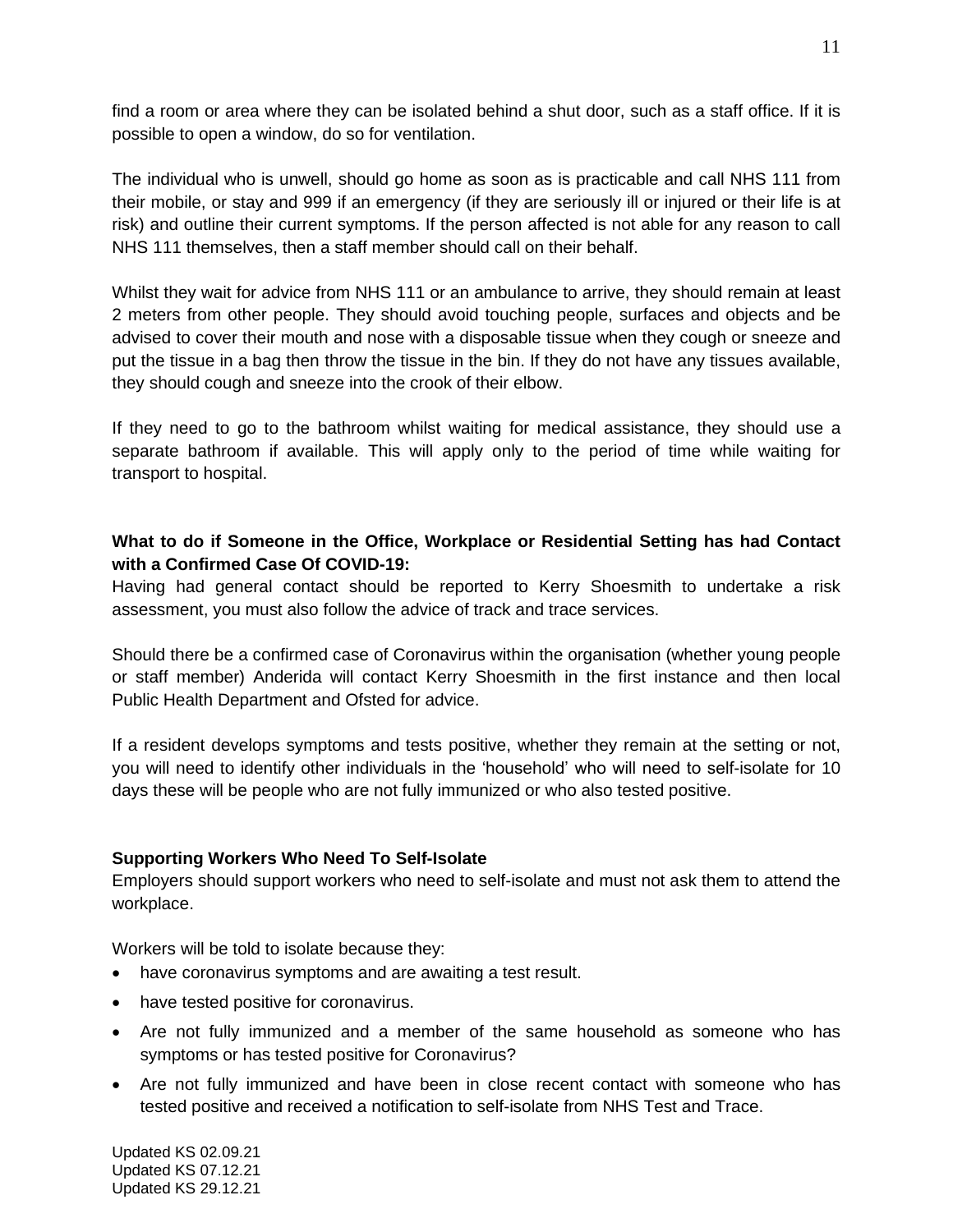Employers should continue to communicate with workers in self-isolation and provide support. This includes allowing people to work from home if they remain well and if it is practicable to do so. This might include finding alternative work that can be completed at home during the period of self-isolation.

If people cannot work from home, employers must ensure any self-isolating employee is receiving sick pay and give them the option to use their paid leave days if they prefer. Further guidance is available on what employees should do if they cannot work.

Employees in self-isolation are entitled to Statutory Sick Pay for every day they are in isolation, as long as they meet the eligibility conditions.

# **[Guidance](https://www.gov.uk/guidance/nhs-test-and-trace-workplace-guidance?utm_source=Email+Campaign&utm_medium=email&utm_campaign=41854-18623-CEO+members+information+28th+May+2020+PM#guidance-for-workers) For Track And Trace**

The NHS Test and Trace service forms a central part of the government's coronavirus (COVID-19) recovery strategy, which seeks to help the nation return to normal as soon as possible for as many people as possible, in a way that is safe and protects the NHS and social care sector.

This service will also play a vital role in providing an early warning if COVID-19 activity is increasing locally, regionally, or nationally. This information will then be used to inform the government's approach to stop the spread of the virus.

This guidance explains how employers and businesses can play their part in the NHS test and trace program to slow the spread of the virus, protect the health and care system and save lives.

This guidance should be used in conjunction with Working safely during [coronavirus](https://www.gov.uk/guidance/working-safely-during-coronavirus-covid-19) (COVID-[19\).](https://www.gov.uk/guidance/working-safely-during-coronavirus-covid-19)

By following the Department for Business, Energy, and Industrial Strategy (BEIS) guidance, employers can reduce the risk of co-workers having to self-isolate if a member of staff tests positive for COVID-19.

This guidance is for England only. There are equivalent arrangements for Scotland, Wales, and Northern Ireland.

# **About The NHS Test And Trace Service**

The NHS test and trace service:

- provides testing for anyone who has symptoms of coronavirus to find out if they have the virus.
- gets in touch with anyone who has had a positive test result to help them share information about any close recent contacts they have had.
- alerts those contacts, where necessary, and notifies them they need to self-isolate to help stop the spread of the virus.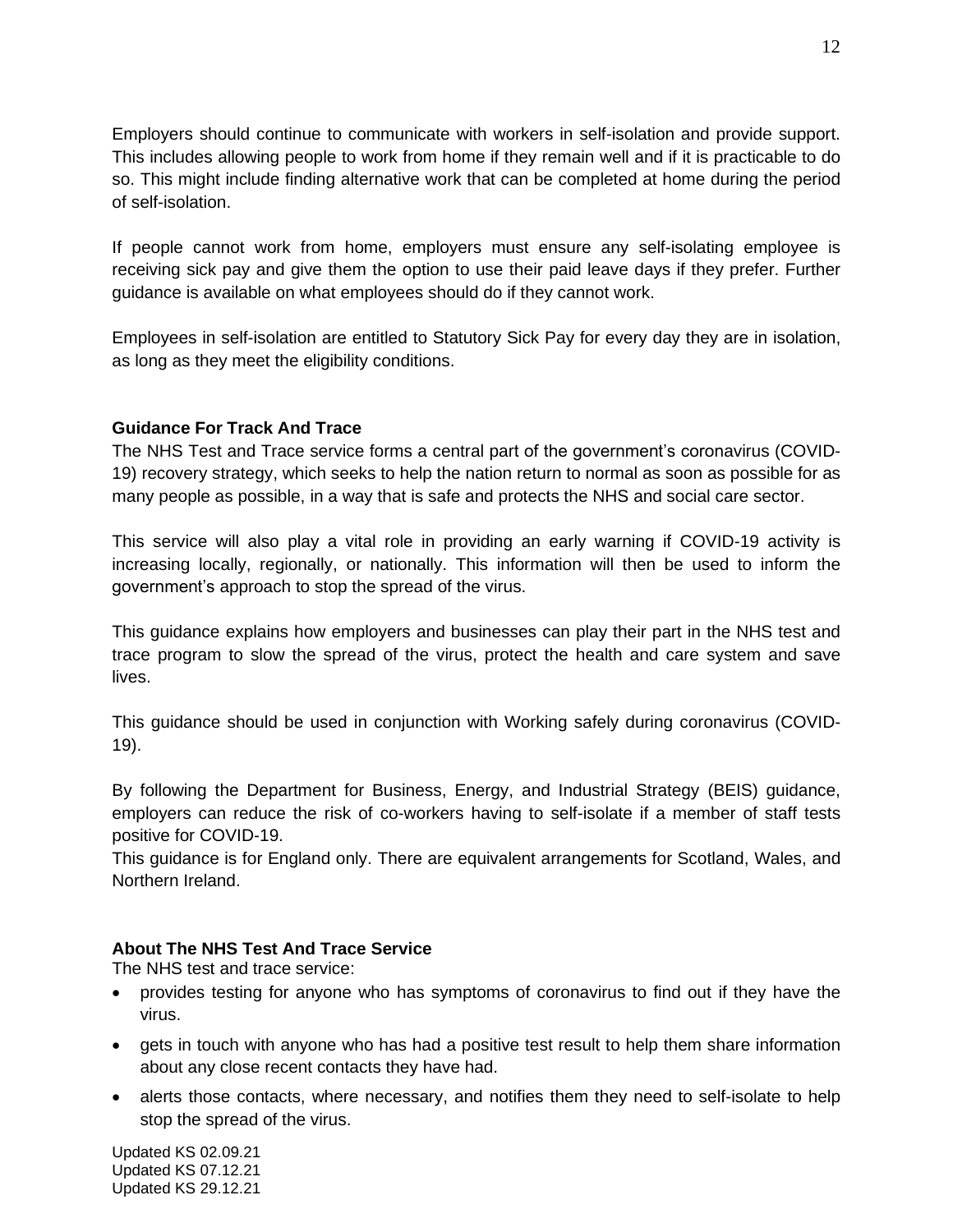By following instructions to self-isolate, people who have had close recent contact with someone with coronavirus will be protecting their family, friends, colleagues and other people around them, and will play a direct role in stopping the spread of the virus.

# **Guidance For Employers:**

## The role of employers:

The NHS Test and Trace service will help to manage the risk of the virus re-emerging as restrictions on everyday life are eased, as far as it is deemed safe to do so.

It is vital that employers play their part by:

- making their workplaces as safe as possible
- encouraging workers to heed any notifications to self-isolate and supporting them when in isolation.

Although this may seem disruptive for businesses, it is less disruptive than an outbreak of COVID-19 in the workplace will be, and far less disruptive than periods in lockdown.

The NHS Test and Trace service are designed to support businesses and economic recovery by:

- providing testing for anyone who has symptoms of coronavirus, so that if they have been tested positive, they and their household member know to continue too self-isolate.
- helping to stop the onward spread of the virus in the workplace and wider society, so that fewer people develop coronavirus and have too self-isolate.
- enabling the government to go further in safely easing or lifting lockdown measures, as far as it is deemed safe to do so, thereby allowing the nation to return to normal as quickly as possible.

To facilitate the NHS Test and Trace service, employers should encourage workers to heed any notifications to self-isolate and provide support to these individuals when in isolation.

It is important the employers continue to protect the health and safety both of their workers and of other people who may be affected by their business, for example agency workers, contractors, volunteers, customers, suppliers, and other visitors.

To help employers, guidance has been developed on the 5 steps for [working](https://www.gov.uk/guidance/working-safely-during-coronavirus-covid-19/5-steps-to-working-safely) safely, along with [sector-specific](https://www.gov.uk/guidance/working-safely-during-coronavirus-covid-19) guidance.

It is important to follow this guidance to help to reduce the risk of a spread of infection in the workplace.

The NHS Test and Trace service does not change the existing guidance about working from home wherever possible. Supporting employers with a workplace outbreak:

If multiple cases of coronavirus appear in a workplace, an outbreak control team from either the local authority or Public Health England will, if necessary, be assigned to help the employer manage the outbreak. Anderida will seek advice from their local authority in the first instance.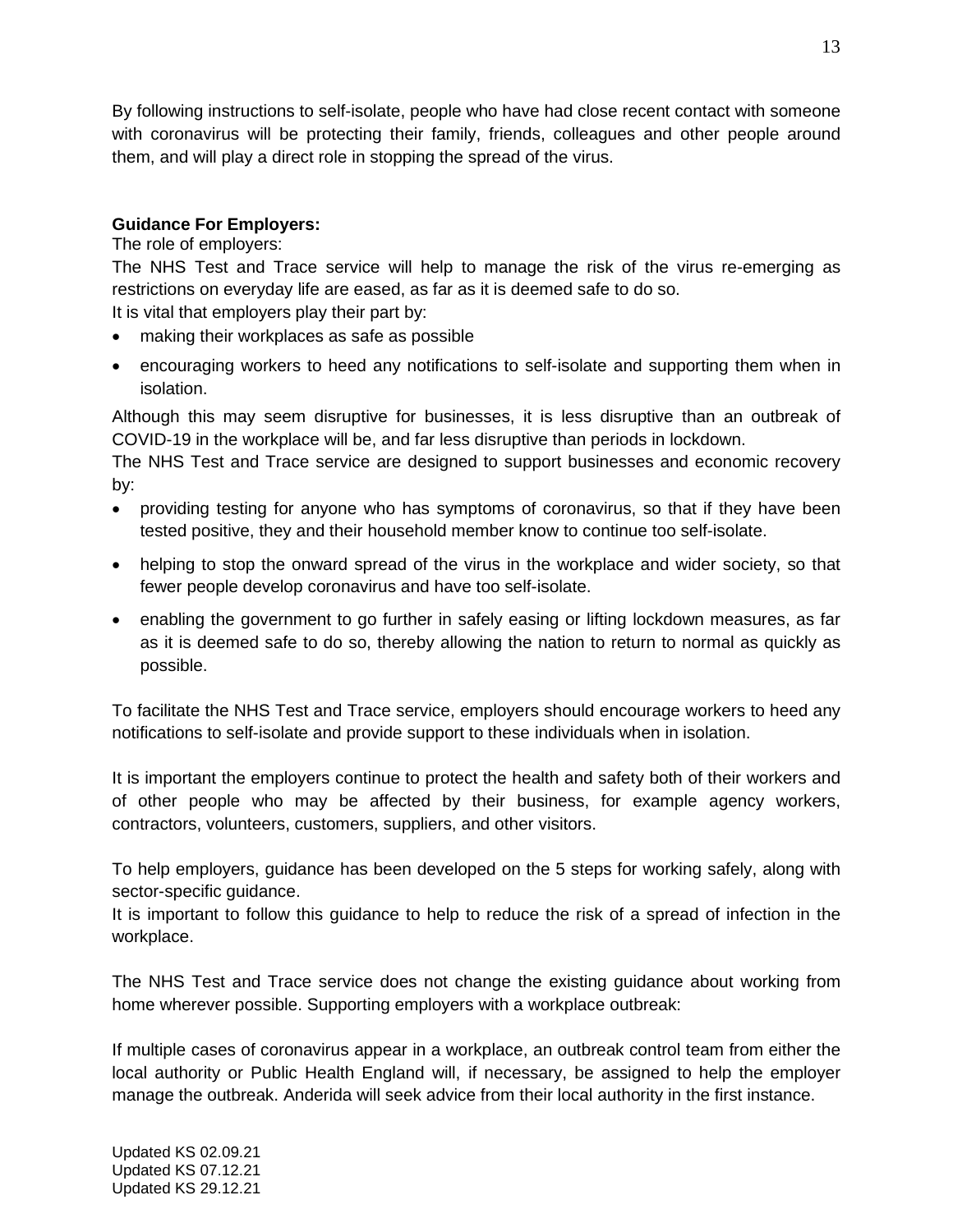# **Anderida Employees Responsibilities:**

If you have been contacted by 'NHS Track and Trace' or you are concerned you have any symptoms or have been in contact with anyone who is presenting Covid like symptoms.

- Get immunised
- Inform Kerry Shoesmith
- Follow NHS advice (if they have contacted you through Track and Trace)
- Provide Anderida/Kerry a comprehensive list of everyone you have been in contact with at Anderida during the relevant period.
- Book a test immediately through [https://www.nhs.uk/ask-for-a-coronavirus-test](https://www.nhs.uk/ask-for-a-coronavirus-test%20or%20by%20calling%20119) or by calling [119](https://www.nhs.uk/ask-for-a-coronavirus-test%20or%20by%20calling%20119)

## **[Information](https://www.gov.uk/guidance/claim-back-statutory-sick-pay-paid-to-your-employees-due-to-coronavirus-covid-19) for Employers On Reclaiming Statutory Sick Pay:**

The NHS Test and Trace service will provide a notification that can be used as evidence that someone has been told to self-isolate.

An employee can ask to take their paid holiday for the time they are off work, entitling them to full pay for the duration of their leave, as opposed to Statutory Sick Pay, if they choose.

## **Contact Tracing- Contact With Co-Workers:**

The NHS Test and Trace service will follow up with people who need to self-isolate because they have had close recent contact with someone, who might be a colleague, who has tested positive for coronavirus. It will do this through:

- Dedicated contact tracing staff
- Local public health experts
- Online services

When someone first develops symptoms and orders a test, they will be encouraged to alert the people that they have had close contact with in the 48 hours before symptom onset. If any of those close contacts are co-workers, the person who has developed symptoms should ask their employer to alert those co-workers.

At this stage, those close contacts should not self-isolate, but they:

- must avoid individuals who are at high-risk of contracting COVID-19, for example, because they have pre-existing medical conditions, such as respiratory issues.
- must take extra care in practicing social distancing and good hygiene and in watching out for symptoms.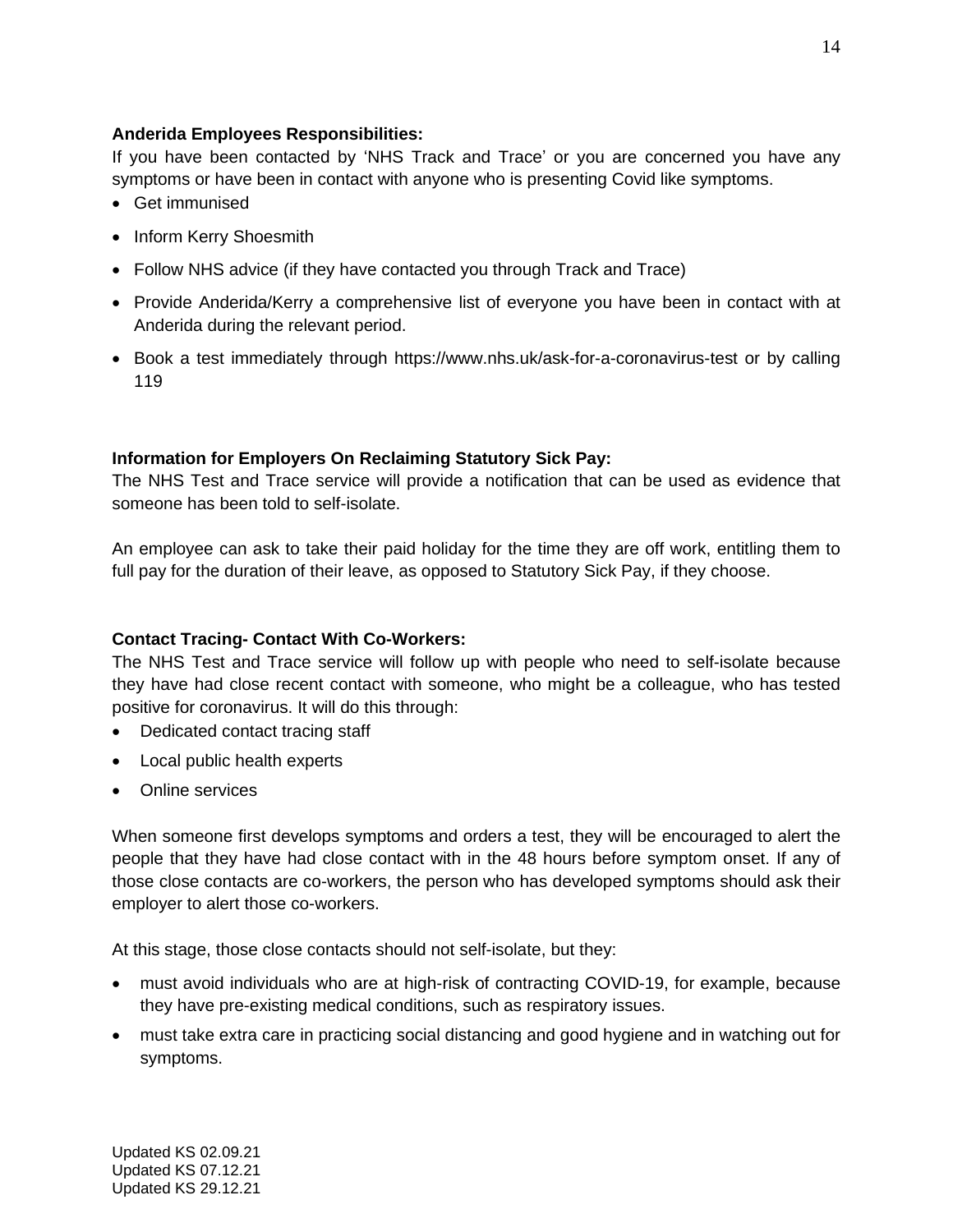• will be better prepared if the person who has symptoms has a positive test result and if they (the contact) receive a notification from the NHS test and trace service explaining they need to self-isolate.

If the person who has symptoms has a positive test result for COVID-19, the NHS Test and Trace service will ask them to share information about their close recent contacts.

If they work in or have recently visited or attended one of the following settings, the contact tracing process will be escalated to local public health experts, who will liaise as necessary with the manager of the relevant setting:

- A health or care setting, for instance a hospital or care home.
- A prison or other secure establishment.
- A school for children with special needs.
- Any setting where there is a risk of a local outbreak.

In other cases, any non-household contacts who need to self-isolate will be contacted by the NHS Track and Trace service. They will receive a formal notification (either a phone call, letter, email, or text message) setting out how long they need to self-isolate for.

Workers can use this notification to inform their employer that they have been told to selfisolate. Employers will need this evidence if they are going to claim a rebate for Statutory Sick Pay.

The period of self-isolation will be for 10 days from the point of most recent contact with the person who has tested positive for coronavirus.

# **Guidance For Workers Self-Isolation**

Workers who are self-isolating because they have symptoms of coronavirus or live with someone who has symptoms of coronavirus, can get an isolation note through NHS111 online.

Workers who are told to self-isolate should share the evidence provided by NHS Test and Trace to show that they have been told to self-isolate and explain to their employer that this means that they cannot come to work.

Workers who are already unable to work and have a 'fit note' which says they are not fit for work covering the period for which they have been told to self-isolate, must follow the public health advice they have been given.

Workers must self-isolate whenever they receive a notification from the NHS test and trace service asking them to do so. If this happens on multiple occasions, they should consider how you can better follow social distancing requirements.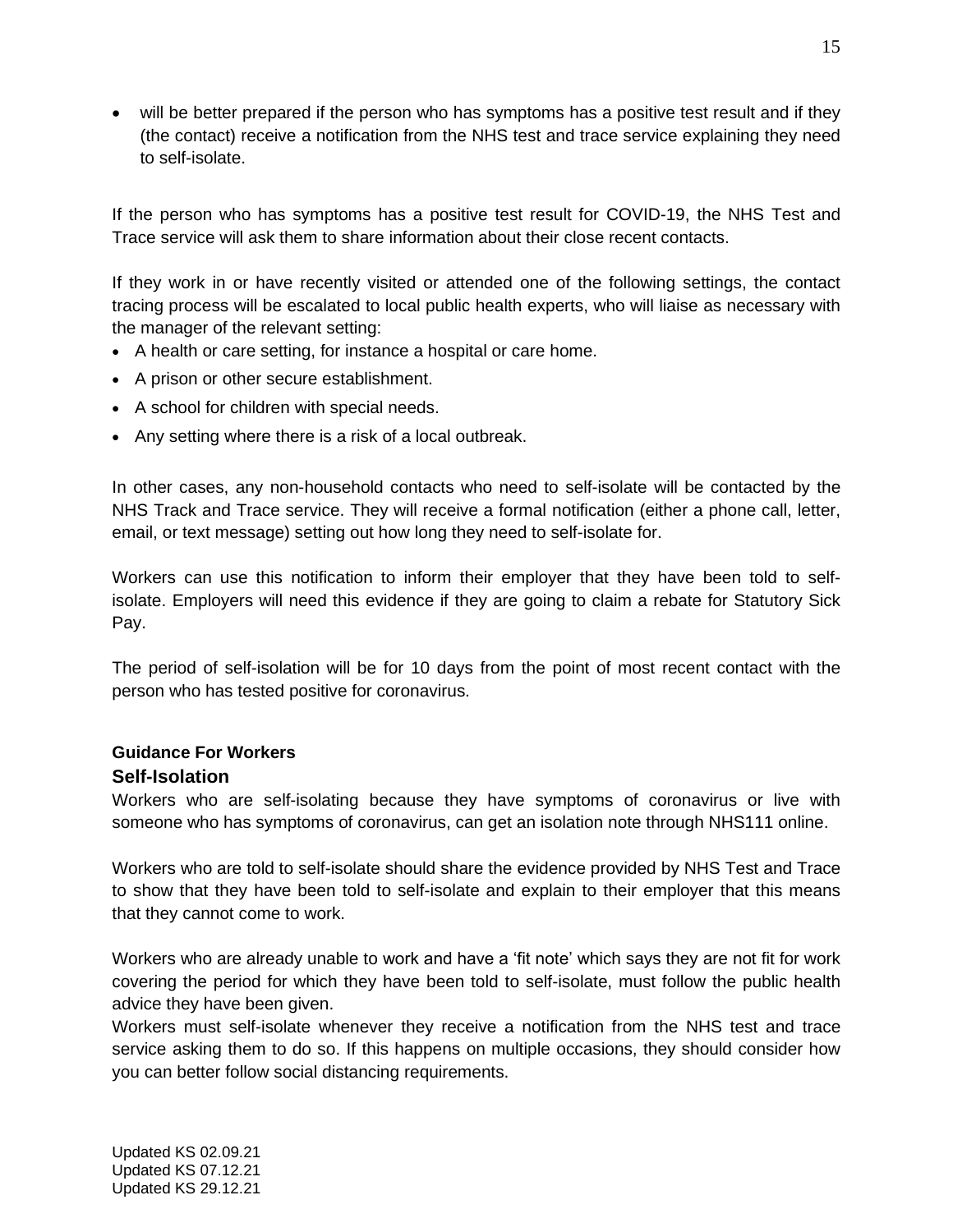Workers who think the contacts that have triggered these notifications are workplace contacts, should ask their employer to consider what further mitigating actions could be taken to reduce the risk of COVID-19, such as using screens to separate people or 'cohorting' to reduce the number of people each person has contact with.

See further suggestions in the safer [workplaces](https://www.gov.uk/guidance/working-safely-during-coronavirus-covid-19) guidance.

# **Government Guidance To Entitlements And Sick Pay:**

- Those who follow advice to stay at home (either if they or a member of their household has been **advised by the NHS to self-isolate** and who cannot work as a result) will be eligible for statutory sick pay (SSP), even if they are not themselves sick. **They will not be entitled to full company sick pay if they are not themselves sick**. They will be able to get an Isolation Note as proof that they need to stay off work for either the 10 days (if they live alone) or the 14 days if in a household of more than one.
- The current rate for SSP is £94.25 per week this is payable from day one.
- Companies are entitled to ask staff to consider using paid holiday if they are isolating due to a member of their household being told by the NHS to self-isolate, (if they have enough entitlement), otherwise they will be paid SSP. They are not entitled to ask staff to use holiday pay to cover a period of sickness when they themselves have been advised to selfisolate.
- Companies are also entitled to request/expect that staff in the high-risk category work from home if their duties will allow this.
- Employees are entitled to time off work to help someone who depends on them (a 'dependent') in an [unexpected](https://anderidacare-my.sharepoint.com/personal/jane_bettley_anderidacare_co_uk/Documents/Kerry%20Goddard.docx?web=1) event or emergency.
- This would apply to situations related to coronavirus (COVID-19). For example:

If they have children, they need to look after or arrange childcare for because their school has closed.

To help their child or another dependent if they are sick or need to go into isolation or hospital.

- At present there is no statutory right to pay for this time off.
- Anyone not eligible to receive sick pay or SSP, including those earning less than an average of £118 per week, is able to claim [Universal Credit](https://www.understandinguniversalcredit.gov.uk/coronavirus/) and or contributory Employment and Support Allowance.
- For those on a low income and already claiming Universal Credit, it is designed to automatically adjust depending on people's earnings or other income. However, if someone needs money urgently, they can apply for an advance through the journal.

## **Guidance For LAC**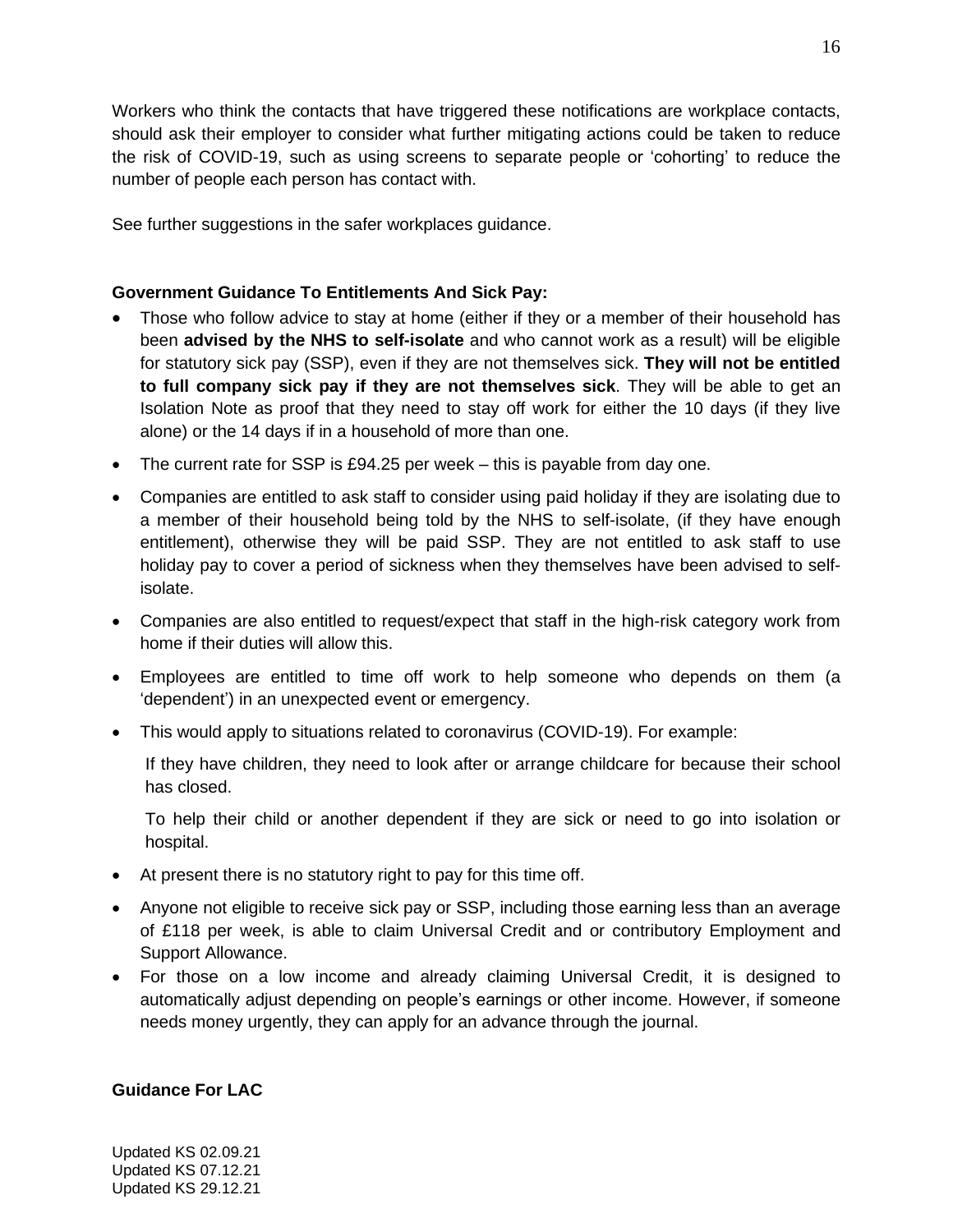# **Principles**

The difficult and complex decisions that need to be taken during this period should be made in the spirit of the following principles:

- child-centered promoting children's best interests: nothing is more important than children's welfare; children who need help and protection deserve high-quality and effective support as soon as a need for help is identified.
- risk-based prioritising support and resources for children at greatest risk
- family-focused harnessing the strengths in families and their communities.
- evidence-informed ensuring decisions are proportionate and justified.
- collaborative working in partnership with parents and other professionals.
- transparent providing clarity and maintaining professional curiosity about a child's wellbeing.

# **Duties in Primary Legislation are Unchanged.**

The duties to our most vulnerable children and young people that are set out in primary legislation (such as in section 22(3) of the Children Act 1989 and section 1 of the Adoption and Children Act 2002 and section 11 of the Children Act 2004) remain in place and local authorities and other bodies must continue to comply with these duties. This guidance and the secondary legislative changes that came into force on 25 September seeks to respond to the challenging context that coronavirus (COVID-19) poses to the normal operation of services.

This guidance should be read alongside existing primary legislation and regulations. You should also read relevant statutory guidance including working together to [safeguard](https://www.gov.uk/government/publications/working-together-to-safeguard-children--2) children, and:

- Volume 1 Children Act 1989: court orders.
- Volume 2 Children Act 1989: care planning, placement and case review.
- Volume 3 Children Act 1989: transition to adulthood for care leavers.
- Volume 4 Children Act 1989: fostering services.
- Volume 5 Children's homes regulations, including quality standards: guide.

# **Care Leavers – Last Updated 02.12.20**

## **Responsibilities to Care Leavers**

We recognize that care leavers are a particularly vulnerable group of young people. Coronavirus (COVID-19) heightens this, because care leavers may be financially vulnerable and at risk of increased levels of anxiety and isolation.

Local authorities must continue to meet their statutory responsibilities towards care leavers, such as providing personal advisers, or preparing and reviewing pathway plans. Personal advisers should proactively reach out to care leavers during the pandemic, including care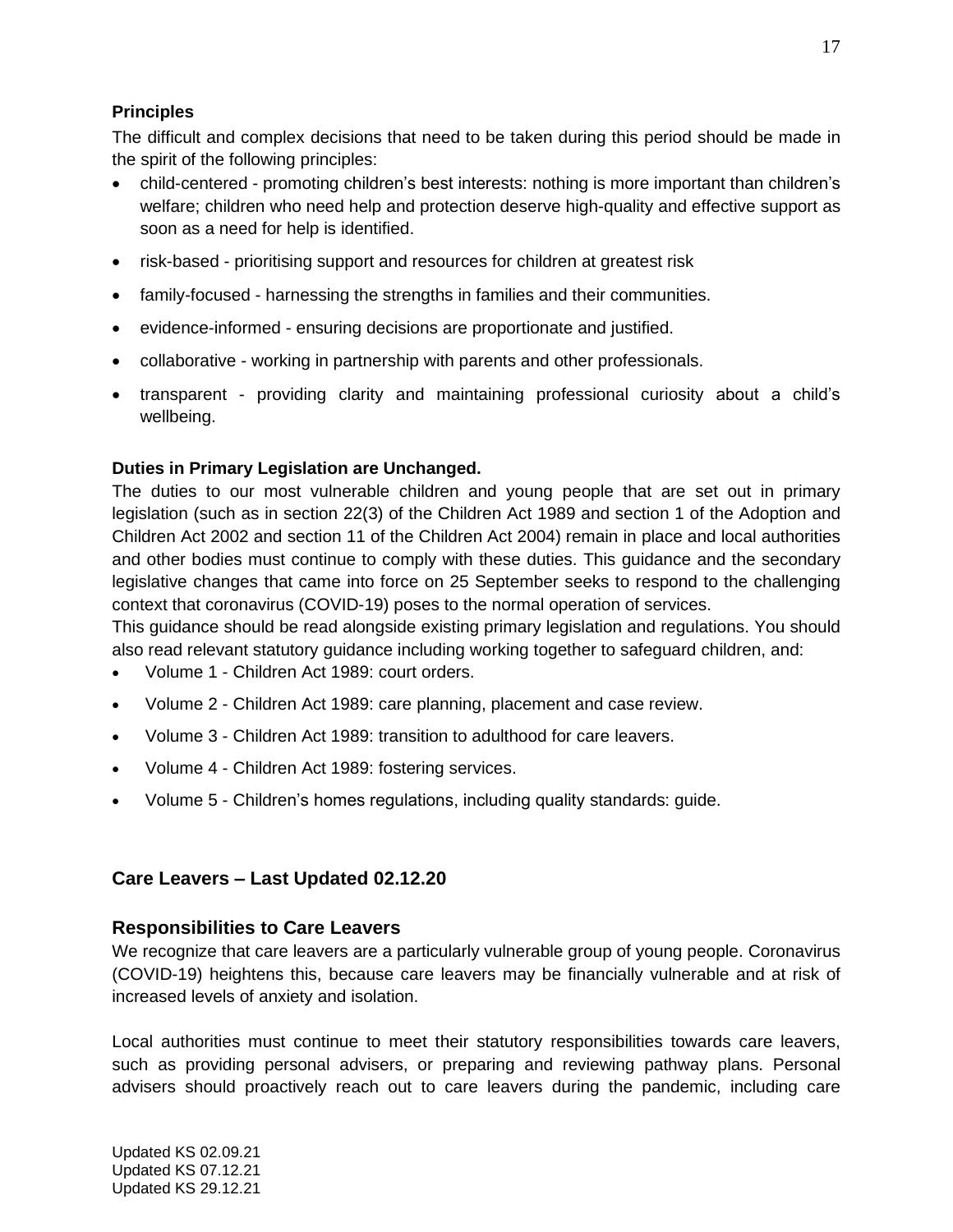leavers aged over 21 who are eligible for support up to age 25, but who were not accessing support before the pandemic.

Local authorities should be clear about what additional support is available to care leavers over and above their existing published local offer - to help them overcome any additional challenges they face due to coronavirus (COVID-19), including access to discretionary funding if needed.

The government has provided additional funding for local authorities to help them address pressures arising from coronavirus (COVID-19). We would encourage local authorities to utilize some of this funding to provide discretionary payments to care leavers to cover items such as food, utilities and rent during this period if required.

Given the financial vulnerability of many care leavers during this period, local authorities should make arrangements for discretionary payments to be authorised and paid to care leavers at short notice if necessary and with minimal administrative burdens. Other forms of financial support for care leavers including setting up home allowances should continue to be available during the coronavirus (COVID-19) pandemic.

#### **Independent living**

Young people who have left care, or are just about to, are especially vulnerable right now. All decisions about their future should be carefully considered in the light of the pandemic and with an overriding objective of supporting them during this period and minimising any additional stress for them. In particular, we expect local authorities to take account of coronavirus (COVID-19) when making decisions about leaving care, and to ensure that no one has to leave care during this period. As set out in regulation 39 of the Care Planning, [Placement](https://www.legislation.gov.uk/uksi/2010/959/regulation/39/made) and Case Review (England) [Regulations](https://www.legislation.gov.uk/uksi/2010/959/regulation/39/made) 2010, when considering ceasing to look after a young person, local authorities should carry out an assessment, including ascertaining and giving consideration to the young person's wishes and feelings. The same principle should apply to young people who are in staying put arrangements and in relation to decisions about care leavers who were due to make a planned move into new accommodation.

While young people will still be able to move out of care into suitable accommodation, where this happens the move should be right for that young person and take account of their wishes and feelings. Care leavers can also be moved between different accommodation settings, provided that the move is in accordance with the wishes of the young person and that the local authority is assured that the setting they are moving into is safe in relation to risk factors arising from coronavirus (COVID-19).

## **Loneliness and Isolation of Care Leavers – Last Updated 02.12.20**

During the summer term, devices were provided to local authorities and academy trusts to support families, children and young people most in need who did not have access to them through another source, such as their school. Laptops, tablets and 4G wireless routers were provided for care leavers, children and young people with social workers and disadvantaged year 10 pupils.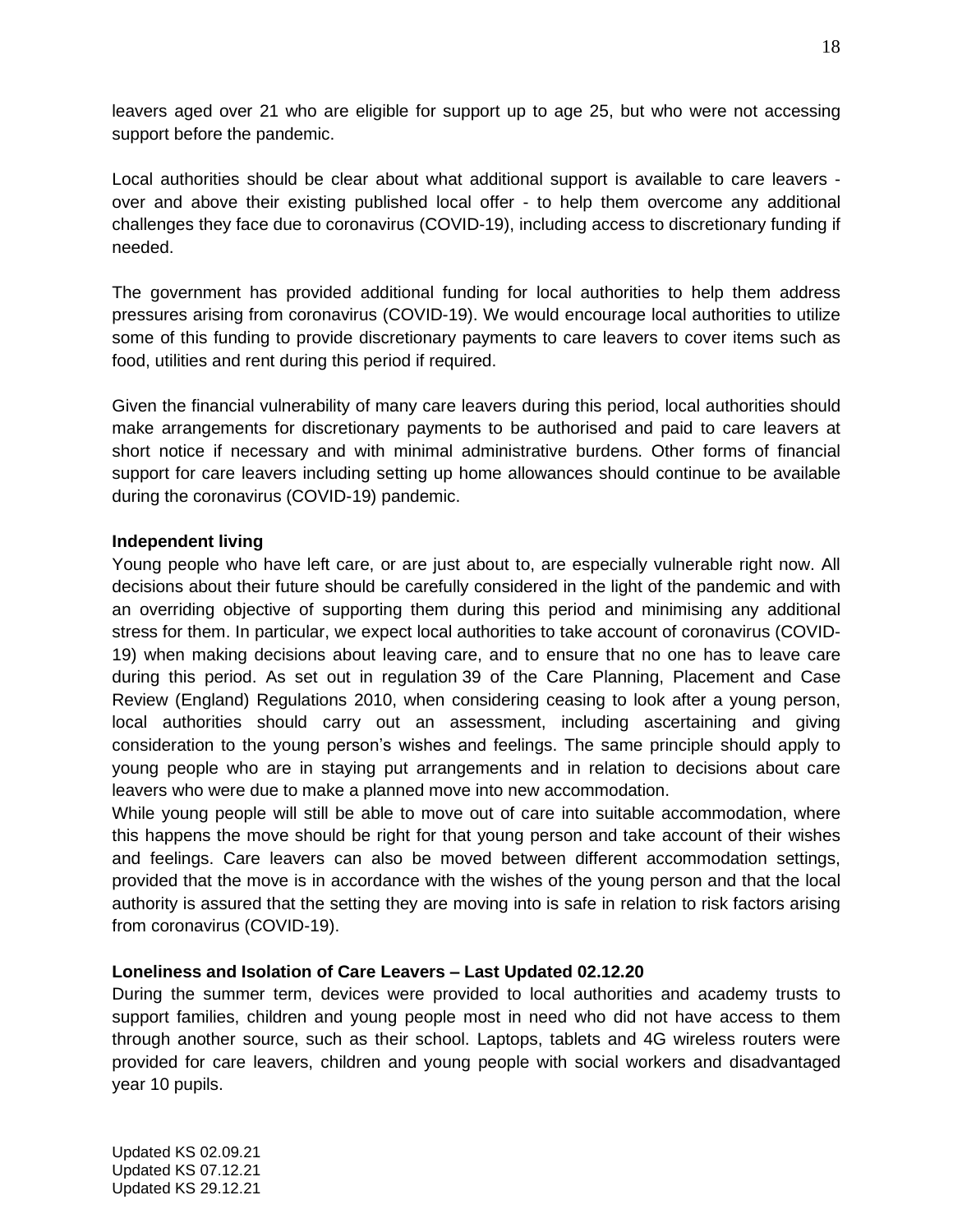The government has published guidance on [supporting](https://www.gov.uk/government/publications/covid-19-guidance-on-supporting-children-and-young-peoples-mental-health-and-wellbeing) children and young people's mental health and [wellbeing.](https://www.gov.uk/government/publications/covid-19-guidance-on-supporting-children-and-young-peoples-mental-health-and-wellbeing) We have also provided funding for 3 care leaver charities (Become, Drive Forward Foundation and the Care Leaver's Association) to provide extra support to help care leavers to reduce loneliness and isolation and their impact on young people's emotional health and well-being.

## **Court Orders Related to Contact for Children in Care – Last Updated 02/12/20**

We expect that contact between children in care and their birth relatives will continue. It is essential for children and families to remain in touch at this difficult time, and for many children, the consequences of not seeing relatives would be traumatic. We expect the spirit of any courtordered contact in relation to children in care to be maintained. However, there may be local or individual circumstances where face-to-face contact may not be possible, including where members of households are isolating or continuing to take precautions due to clinical vulnerability.

Contact arrangements should, therefore, be assessed on a case by case basis taking into account a range of factors, including the government's current social [distancing](https://www.gov.uk/government/publications/staying-alert-and-safe-social-distancing/staying-alert-and-safe-social-distancing-after-4-july) [guidance](https://www.gov.uk/government/publications/staying-alert-and-safe-social-distancing/staying-alert-and-safe-social-distancing-after-4-july) and guidance on meeting people outside your [household](https://www.gov.uk/guidance/meeting-people-from-outside-your-household-from-4-july) and the needs of the child. Under the current provisions for social distancing, there are exceptions for the purposes of arrangements for access to, and contact between, parents and children where the children do not live in the same household as their parents or one of their parents. There is also an exception to allow for contact between siblings when they don't live together and one or more of them is a looked after child or a 16- or 17-year-old care leaver. However, the 6-person limit will apply to meetings with other relatives. Therefore, it may be necessary for children and other friends and family to make alternative arrangements.

Where it is not possible for the usual face-to-face contact to happen, keeping in touch will need to continue to take place virtually. We would encourage social workers and other professionals to reassure children that this position is temporary. We would also expect foster parents and other careers to be consulted on how best to meet the needs of the children in their care and to be supported to facilitate that contact.

We recognize that some young children may not be able to benefit from virtual contact with their family, because of their age or other communication challenges. In these circumstances, local authorities should work with families to ensure that they can have safe face-to-face interactions, whilst still adhering to social distancing guidance or restrictions.

When considering the most appropriate ways for children to stay in touch with their families, social workers and carers should seek the views of children who may welcome different forms of contact, including less formal and more flexible virtual contact with their birth families.

# **Residential Family Centres – Last Updated 02.12.20**

**Face-To-Face Contact in Residential Family Centres**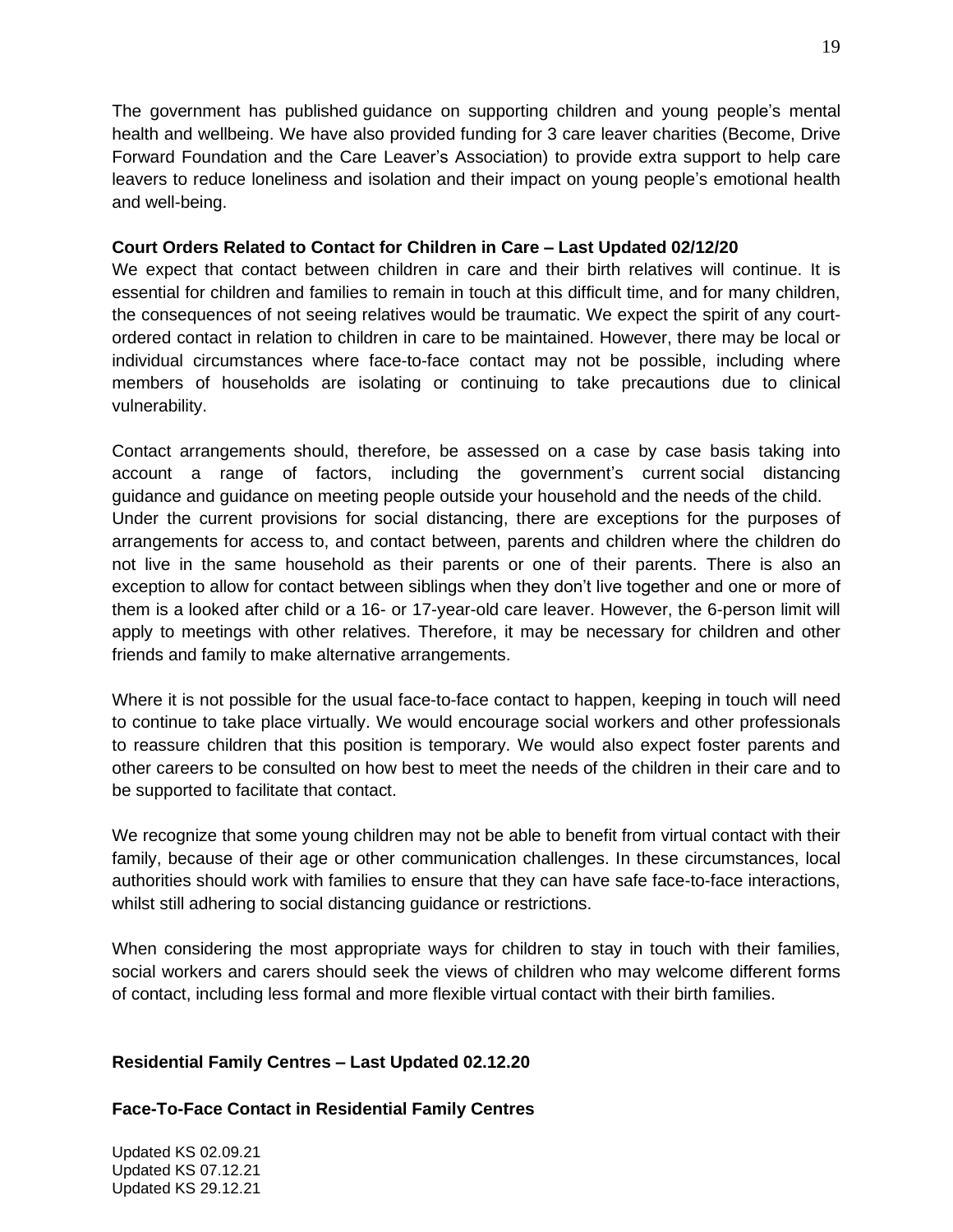The temporary regulations allow interviews with residents and staff at the residential family centre that are carried out by the registered provider in accordance with regulation 25(4)(a) of the Residential Family Centres Regulations 2002 to take place over the telephone, a video link or via other electronic communication methods.

The use of virtual interviews should be the exception and can be used as a result of public health advice or when it is not reasonably practicable to have a face-to-face visit otherwise for a reason relating to the incidence or transmission of coronavirus (COVID-19). This could include in the event of local restrictions, self-isolation or social distancing advice due to coronavirus (COVID-19).

All uses of this temporary flexibility must be recorded, for example in individual case records, and those records should include the reasons why a virtual interview was necessary. Providers may also find it helpful to keep a separate collated record of in which cases the flexibility has been used.

# **Residential Provision: Children's Homes, Residential Schools Registered As Children's Homes, And Foster Care – Last Updated 02/12/20**

# **Keeping Residential Settings Safe from Coronavirus (COVID-19)**

Local authorities and providers can refer to:

- safe working in [education,](https://www.gov.uk/government/publications/safe-working-in-education-childcare-and-childrens-social-care/safe-working-in-education-childcare-and-childrens-social-care-settings-including-the-use-of-personal-protective-equipment-ppe) childcare and children's social care settings, including the use of personal protective [equipment](https://www.gov.uk/government/publications/safe-working-in-education-childcare-and-childrens-social-care/safe-working-in-education-childcare-and-childrens-social-care-settings-including-the-use-of-personal-protective-equipment-ppe) (PPE)
- NHS Test and Trace service in the [workplace](https://www.gov.uk/guidance/nhs-test-and-trace-workplace-guidance)

In considering how to keep residential settings safe from coronavirus (COVID-19) providers should recognize:

- that children may be feeling anxious as their normal routines are disrupted and they may have less or limited contact with their family, friends and people who are important to them.
- that staff are working under challenging conditions and support them to continue to deliver the most appropriate care that they can. This could, for example, include, if possible, reducing the number of hours staff work in one shift, or providing more time away from the home.
- the need to follow any social distancing guidelines where feasible and possible. Where possible, staff should ensure that food and other essential items are delivered. Within the home, frequently touched surfaces, including bathrooms, toilets and kitchens should be cleaned more often, and everyone should carry out more frequent handwashing. Towels used for hand-drying should be regularly changed.

Where a provider has an immediate or impending staffing shortage, which may lead to the closure of a home, they should discuss that as a matter of urgency with the relevant placing local authorities. Ofsted should also be notified, and they may share this information with DfE. Social workers or police needing to visit a setting and investigate child protection concerns should make a judgement about visiting that balances considerations of the: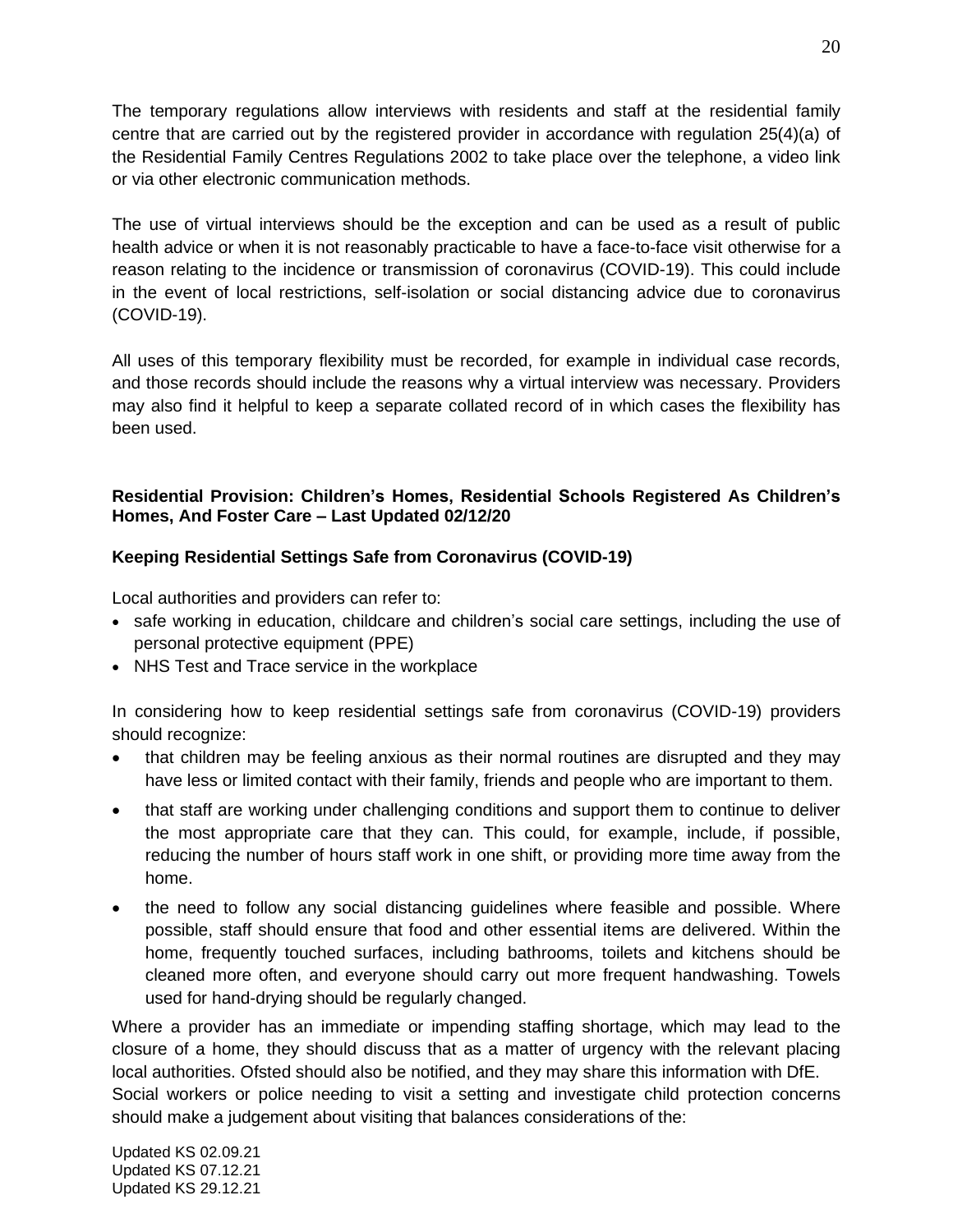- risks to children and young people
- risks to families
- risks to the workforce
- guidance on social distancing and hygiene
- statutory responsibilities, including safeguarding.

Effective quality assurance checks and visits should continue to be carried out, to ensure that the care provided is safe and staff feel supported. Independent person visits under regulation 44 of the Children's Homes (England) Regulations 2015 and face-to-face contact with families are still permitted and should still be prioritised. The use of virtual visits should be the exception and can be used as a result of public health advice or when it is not reasonably practical to have a face-to-face visit. Any activity carried out remotely should be recorded.

# **Restricting A Child's Movements If They Become Symptomatic or are Confirmed as having Coronavirus (COVID-19)**

Anyone in England and Wales who has symptoms of coronavirus [\(COVID-19\),](https://www.nhs.uk/conditions/coronavirus-covid-19/symptoms/) can now [ask](https://www.nhs.uk/conditions/coronavirus-covid-19/testing-and-tracing/ask-for-a-test-to-check-if-you-have-coronavirus/) for a test to check if you have [coronavirus](https://www.nhs.uk/conditions/coronavirus-covid-19/testing-and-tracing/ask-for-a-test-to-check-if-you-have-coronavirus/) through the NHS website.

If it is suspected or confirmed that a young person in residential care has become infected with coronavirus (COVID-19), it will be necessary for them to self-isolate.

If a child in a residential care home develops symptoms of coronavirus (COVID-19):

- staff can continue to enter and leave the home as required, but consistent staff rotas should be used where possible, and staff should follow infection control procedures.
- staff should wear PPE for specific activities [requiring](https://www.gov.uk/government/publications/safe-working-in-education-childcare-and-childrens-social-care/safe-working-in-education-childcare-and-childrens-social-care-settings-including-the-use-of-personal-protective-equipment-ppe) close contact please be mindful that wearing a face covering may inhibit communication with people who rely on lip reading, facial expressions and clear sound
- staff should adhere to social distancing guidelines as far as they are able to but should take account of children's emotional needs.

Local authorities and providers should discuss the care planning arrangements to determine whether the child can be safely cared for at their home (the children's home), or whether alternative arrangements are required, for example, a temporary move to alternative provision, or a move of other children who are well to an alternative temporary placement. In all cases, we would hope that this could be done with the co-operation of the young person and their understanding of the significant risk of spreading infection.

Stability for children is paramount at this time, and we encourage providers to prioritise this when making decisions about whether symptomatic children should be moved. We are clear that a temporary move to an alternative placement should only ever be considered as a last resort. However, we understand that there may be significant health concerns relating to a symptomatic child or to another child in the home.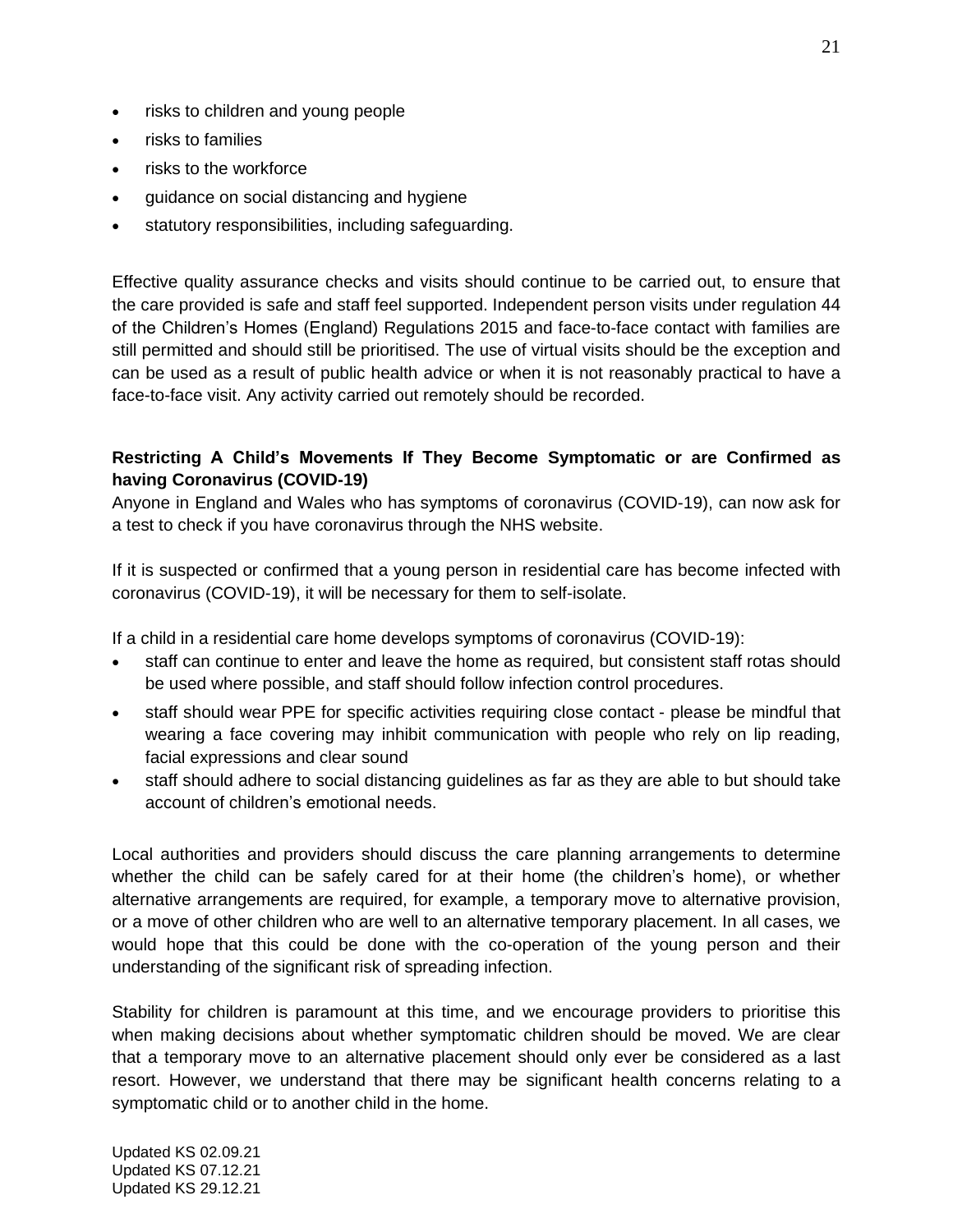As far as possible, arrangements for restrictions should be put in place with the consent of the young person and all professionals involved in the care of the young person are encouraged to explain how and why the temporary restrictions are being applied. The restrictions should last for no longer than is necessary and must be kept under careful and constant review.

If the young person refuses to follow sensible public health guidance, as a last resort, advice can be sought from Public Health England (PHE) on the possibility of imposing restrictions on an individual who is potentially infectious under the Coronavirus Act 2020. This gives Public Health Officers power to impose proportionate requirements (including screening and isolation) on any person suspected or confirmed to be infected with coronavirus (COVID-19). Children and young people have the power to appeal the decision and should be given information about accessing advocacy support.

If decision makers agree that there is no alternative and the proposed restrictions are necessary and proportionate, then contact should be made with local health protection teams.

Contact information can be found at find your local health [protection](https://www.gov.uk/health-protection-team) team in England.

## **Virtual Visits - Children's Homes**

The temporary regulations allow meetings taking place under regulation 22(1) of the Children's Homes (England) Regulations 2015 to take place over the telephone, a video link or other electronic means. Suitable facilities are to be made available within the children's home to enable such private meetings to take place.

As good practice, children and young people should be told why a face-to-face visit is not possible and be advised of their right to advocacy.

The use of virtual visits should be the exception and can be used as a result of public health advice or when it is not reasonably practicable to have a face-to-face visit otherwise for a reason relating to the incidence or transmission of coronavirus (COVID-19). This could include in the event of local restrictions, self-isolation or social distancing advice due to coronavirus (COVID-19).

All uses of this temporary flexibility must be recorded, for example in individual case records, and those records should include the reasons why a virtual visit was necessary. Providers may also find it helpful to keep a separate collated record in which cases the flexibility has been used.

## **Managing A Young Person's Behavior If They Are Not Complying With Social Distancing Guidelines In Residential Provision (Children's Homes And Foster Care)**

We appreciate how difficult understanding and following social distancing guidelines can be for children. If a young person is not complying with social distancing guidelines, the response should be considered on a case-by-case basis. In the first instance, we would encourage those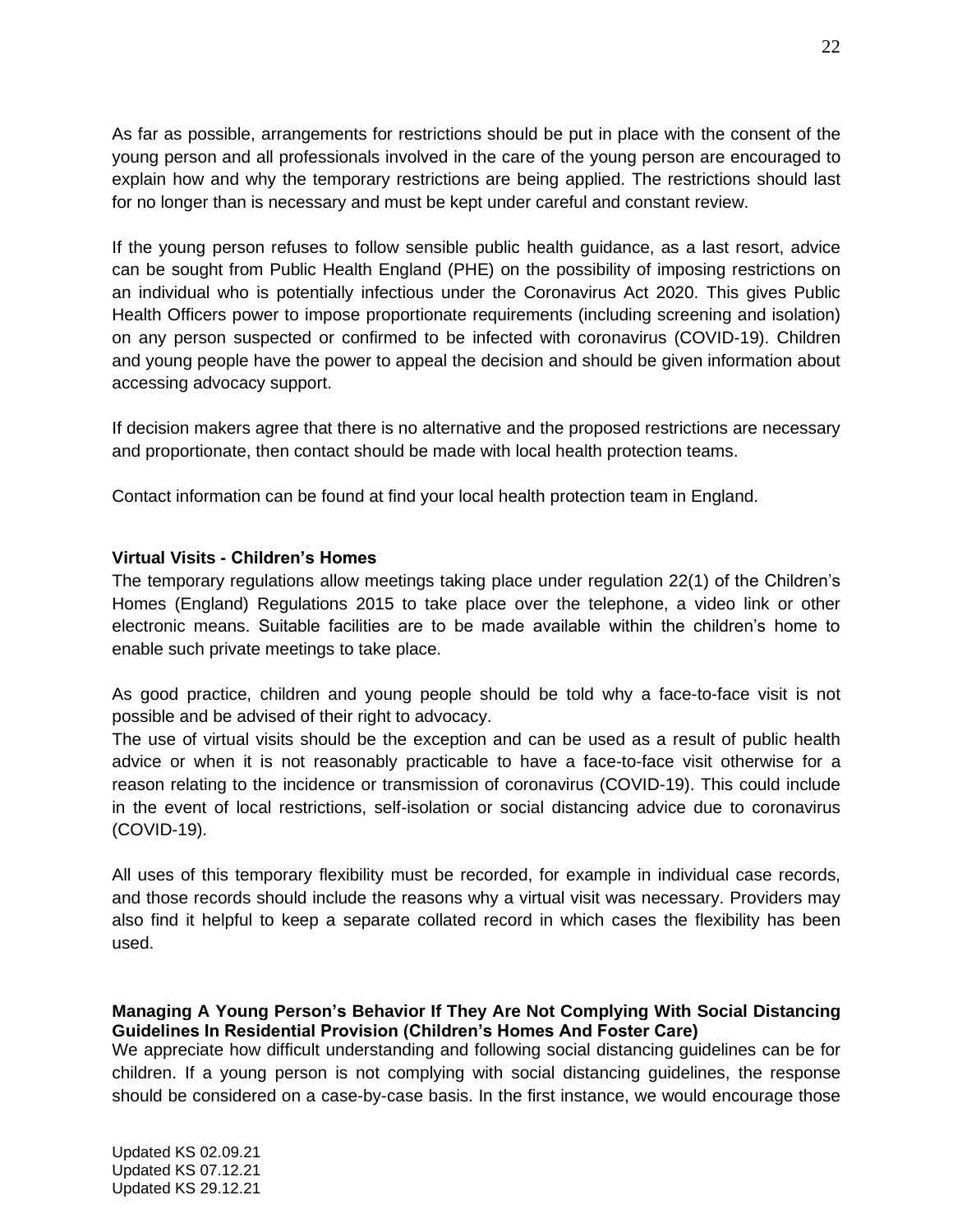who know these young people best, to continue to engage with them on this issue, including residential care staff, foster carers or social workers.

Where this is a persistent problem for those responsible for the child or young person, they should discuss with the child's responsible authority to develop a plan to encourage the child to comply. Providers should also support those who are caring for the child to find alternative ways and/or incentives to encourage children to comply with the overall restrictions in place at the time. Restraint should not be used to ensure children and young people comply with social distancing measures.

Ofsted has published guidance about physical [intervention](https://www.gov.uk/government/publications/positive-environments-where-children-can-flourish) and restrictions of liberty.

#### **Social Worker Visits**

Children and families may feel anxious about infection risks. Where this is the case and families are reluctant to engage with social workers, social workers should explain why it is essential that they have access to the home, or that they see and speak to the children, to ensure they are safe and well. Visits should be face-to-face where possible and should be sufficient to meet the intended purpose of the visit whether that is safeguarding or promotion of the child's welfare.

Social workers should consider the different needs of babies and young children, as well as disabled children, who may not have verbal communication abilities.

It is also important to note that existing general duties on local authorities under section 17 of the Children Act 1989 in relation to safeguarding and promoting the welfare of children in need in their area remain unchanged. This is also the case for duties under section 47 of the same Act as regards investigating cases where the local authority has cause to suspect that a child is suffering or is likely to suffer significant harm.

#### **PPE Equipment For Children's Social Care Staff**

Guidance for infection prevention and control in children's social care settings, including the specific circumstances where PPE should be used, can be found in the guidance on [safe](https://www.gov.uk/government/publications/safe-working-in-education-childcare-and-childrens-social-care/safe-working-in-education-childcare-and-childrens-social-care-settings-including-the-use-of-personal-protective-equipment-ppe) working in [education,](https://www.gov.uk/government/publications/safe-working-in-education-childcare-and-childrens-social-care/safe-working-in-education-childcare-and-childrens-social-care-settings-including-the-use-of-personal-protective-equipment-ppe) childcare and children's social care settings.

## **Guidance updates 07.12.2021:**

## **Testing for children's home staff and foster carers**

Read the [use of personal protective equipment \(PPE\) in education, childcare and children's](https://www.gov.uk/government/publications/safe-working-in-education-childcare-and-childrens-social-care)  [social care](https://www.gov.uk/government/publications/safe-working-in-education-childcare-and-childrens-social-care) for guidance on infection prevention and when staff should use PPE.

Staff working in open and secure children's homes, and foster carers, should continue testing twice weekly at home, with lateral flow device (LFD) test kits, 3 to 4 days apart. Testing remains voluntary but is strongly encouraged.

Read the guidance on [regular rapid COVID-19 tests if you](https://www.nhs.uk/conditions/coronavirus-covid-19/testing/regular-rapid-coronavirus-tests-if-you-do-not-have-symptoms/) do not have symptoms.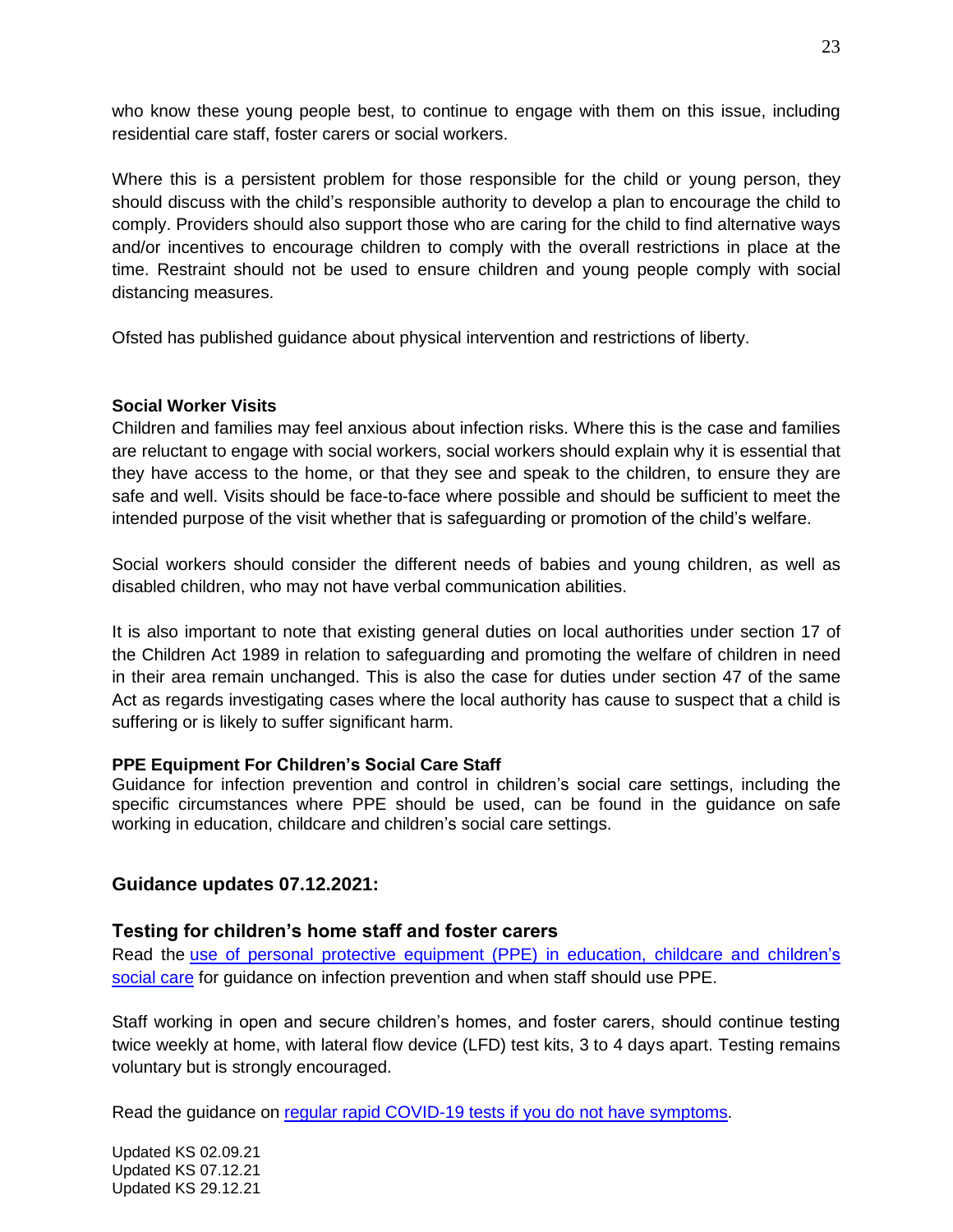Lateral flow devices (LFD) are for testing asymptomatically only. If you are symptomatic, you should immediately self-isolate, following [national guidance](https://www.nhs.uk/conditions/coronavirus-covid-19/self-isolation-and-treatment/when-to-self-isolate-and-what-to-do/) and book a PCR test.

# **Visitor testing**

To support face-to-face visits in children's homes visitors should continue testing twice weekly at home, with lateral flow device (LFD) test kits, 3 to 4 days apart. Testing remains voluntary but is strongly encouraged.

# **Tracing close contacts and isolation**

Individuals are not required to self-isolate if they live in the same household as someone with COVID-19, or are a close contact of someone with COVID-19, and any of the following apply:

- they are fully vaccinated
- they are below the age of 18 years and 6 months
- they have taken part in or are currently part of an approved COVID-19 vaccine trial
- they are not able to get vaccinated for medical reasons

Instead, they will be contacted by NHS Test and Trace, informed they have been in close contact with a positive case and advised to take a [PCR](https://www.gov.uk/get-coronavirus-test) test. We would encourage all individuals to take a PCR test if advised to do so.

Children's homes, residential special schools and colleges, and other mainstream boarding schools, 16 to 19 academies and residential further education (FE) providers are usually considered as 'households' for the purposes of the [household self-isolation policy.](https://www.gov.uk/government/publications/covid-19-stay-at-home-guidance)

Staff who do not need to isolate, and children and young people aged under 18 years 6 months who have been identified as a close contact, should continue to receive education as normal. They do not need to wear a face covering within the school, but it is expected and recommended that these are worn when travelling on public or dedicated transport.

If there are unvaccinated clinically vulnerable children within your setting, following the identification of a close contact you may wish to consider temporary additional protective measures whilst waiting for the outcome of any PCR test. These could include the identified close contact wearing a face covering (unless exempt), limiting contact and mixing with those identified as clinically vulnerable, and increasing hygiene and cleaning routines. Those identified as a close contact should also continue to engage with regular LFD testing if they are able. Any decision to take additional precautions should be based on the specific circumstances of the individual close contact and the clinically vulnerable children and young people within the setting, and you should weigh up the impact additional precautions may have on education and wellbeing.

No child living in the setting should be denied education based on their compliance with any additional precautions.

Health professionals attending your setting may be following slightly different guidance from UKHSA if they are identified as a close contact due to their wider work in settings with clinically extremely vulnerable people.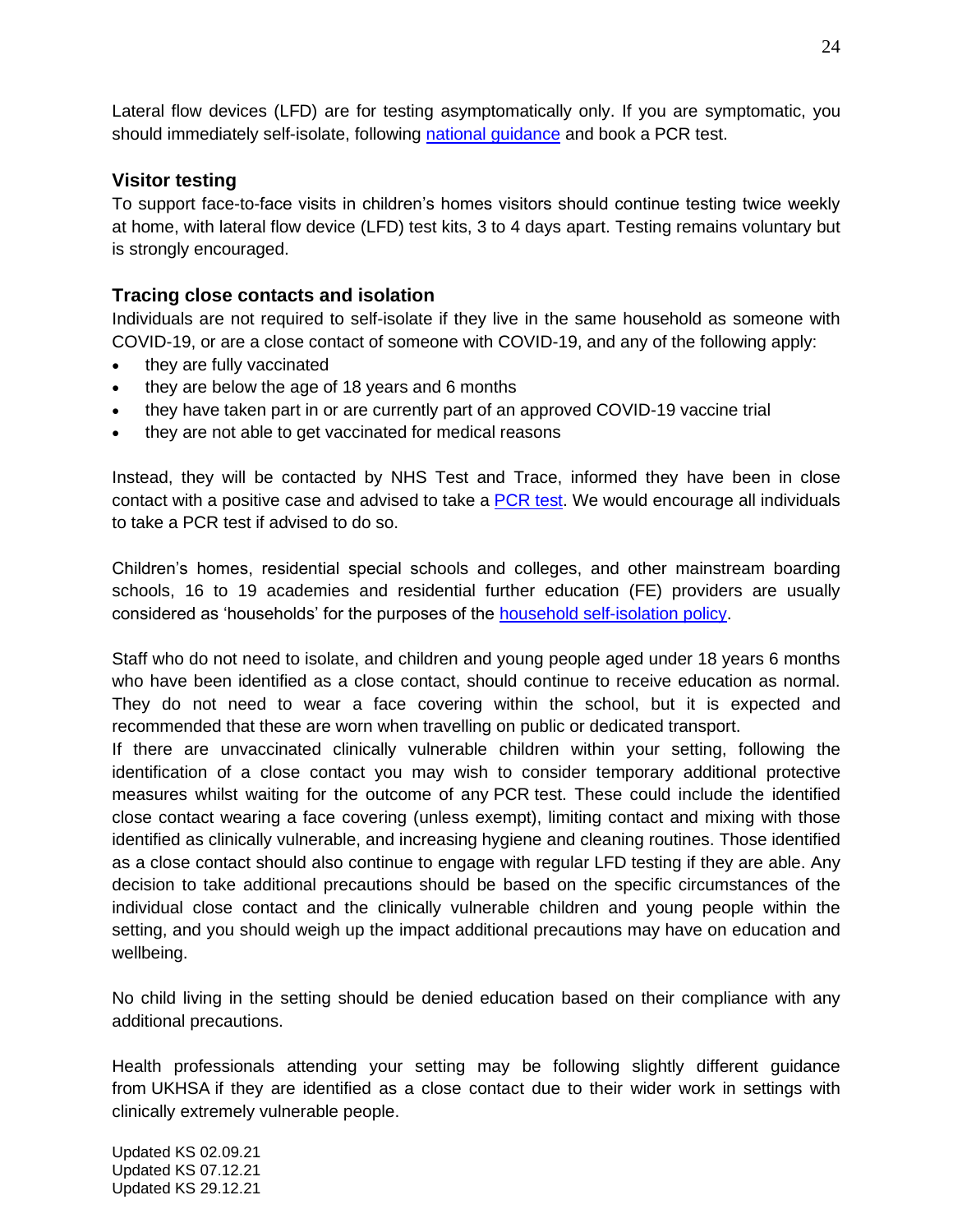18-year-olds will be treated in the same way as children until 6 months after their 18th birthday, to allow them the opportunity to get fully vaccinated. At which point, they will be subject to the same rules as adults and so if they choose not to get vaccinated, they will need to self-isolate if identified as a close contact.

**If you have** been informed that you are a contact of someone who has been identified as a suspected or confirmed case of the Omicron variant of COVID-19, these conditions do not apply, and you must stay at home and self-isolate. NHS Test and Trace will contact you if this is the case.

There is no requirement for fully vaccinated staff, children or young people under the age of 18 years 6 months, regardless of their vaccine status, to self-isolate whilst awaiting the results of the PCR test and individuals should attend education or childcare as usual.

Settings will continue to have a role in working with health protection teams in the case of a local outbreak. If there is a substantial increase in the number of positive cases in a setting (see [stepping measures up and down guidance](https://www.gov.uk/government/publications/actions-for-schools-during-the-coronavirus-outbreak/schools-covid-19-operational-guidance#stepping-measures-up-and-down) for more information) or if central government offers the area an enhanced response package, a director of public health might advise a setting to temporarily reintroduce some control measures. See the [use of personal protective](https://www.gov.uk/government/publications/safe-working-in-education-childcare-and-childrens-social-care)  [equipment \(PPE\) in education, childcare and children's social care,](https://www.gov.uk/government/publications/safe-working-in-education-childcare-and-childrens-social-care) for more information about how to manage outbreaks in children's homes.

For most settings, it will make sense to think about taking extra action if the number of positive cases substantially increases. Information on what circumstances might lead you to consider taking additional action, and the steps you should work through, can be found in the [contingency framework.](https://www.gov.uk/government/publications/coronavirus-covid-19-local-restrictions-in-education-and-childcare-settings/contingency-framework-education-and-childcare-settings)

## **Risk management of visits**

In both open and secure children's homes, face-to-face contact with families and professionals has always been allowed.

It is not a legal requirement that visitors be tested on entry before each visit, but the introduction of [access to universal rapid testing,](https://www.gov.uk/order-coronavirus-rapid-lateral-flow-tests) particularly for non-professional visitors will help support risk management in settings and provides added assurance when visits are conducted in the home. Children's home managers should also consult guidance on [infection prevention and control](https://www.gov.uk/government/publications/safe-working-in-education-childcare-and-childrens-social-care/safe-working-in-education-childcare-and-childrens-social-care-settings-including-the-use-of-personal-protective-equipment-ppe)  [measures](https://www.gov.uk/government/publications/safe-working-in-education-childcare-and-childrens-social-care/safe-working-in-education-childcare-and-childrens-social-care-settings-including-the-use-of-personal-protective-equipment-ppe) to further mitigate risks.

Whilst mitigation of infection risks helps support visits, children's home managers should also be mindful of those groups who, on advice from UKHSA, should not visit. These include individuals who have tested positive for COVID-19, are showing symptoms and individuals quarantining after returning to the UK from a red-list country.

## **Action prior to receiving visitors**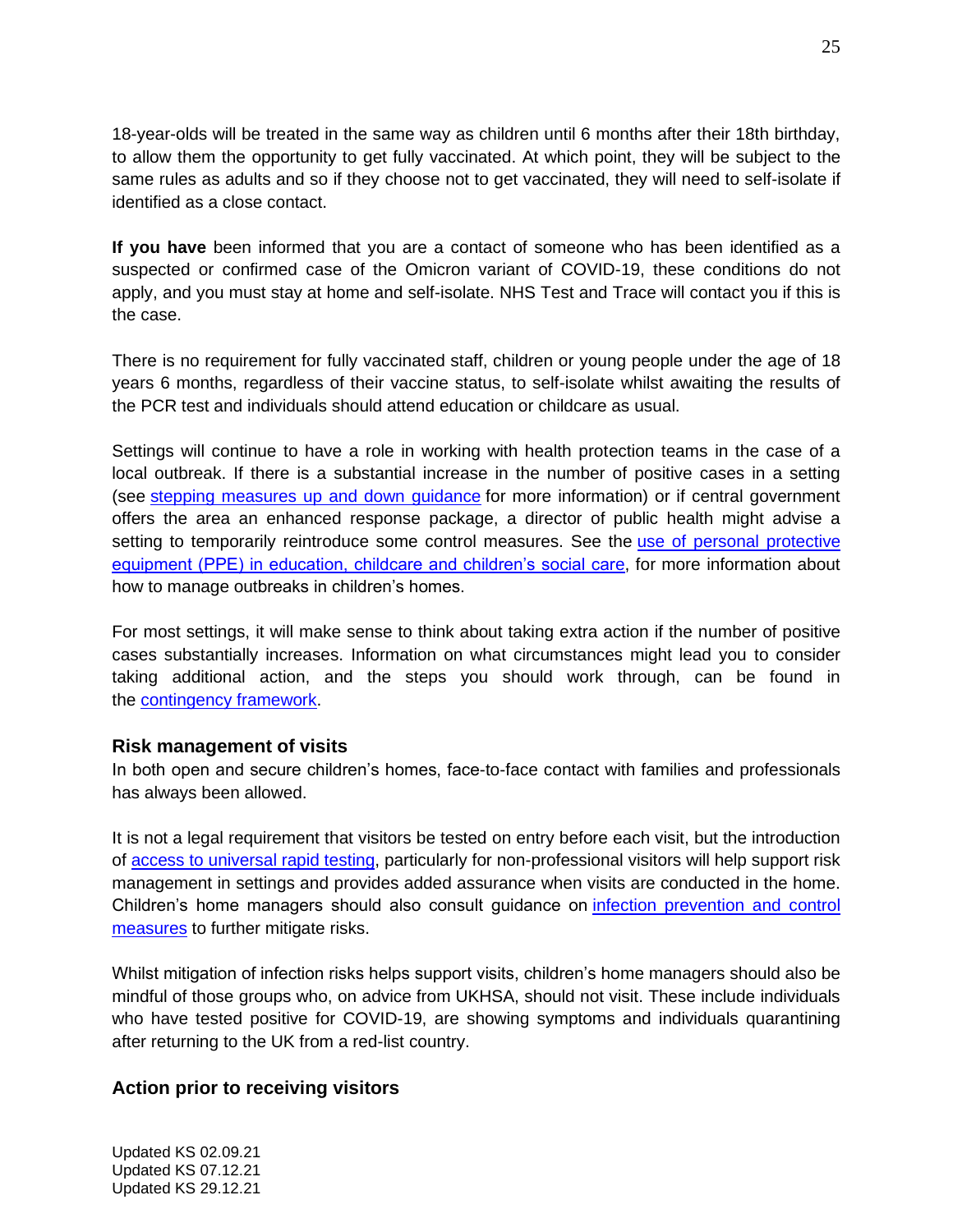All visitors should be encouraged to access a test via the [universal testing offer](https://www.gov.uk/government/news/twice-weekly-rapid-testing-to-be-available-to-everyone-in-england) or another relevant testing route.

Visitors should also be encouraged to arrange their test on the day of their visit, prior to arrival at the home. It is the responsibility of the visitor to administer the test and upload their results to the [NHS COVID-19 test](https://www.gov.uk/report-covid19-result) results portal.

All visitors are encouraged to test before they visit but children's care home managers cannot ask visitors to provide proof of a negative test result to gain entry.

Children's home managers do have the discretion to deny visits in certain circumstances, if they consider it would be unsafe for a face-to-face visit to go ahead. Visits should not be prevented from taking place where the visit would be beneficial to the child, or there if there is a legal obligation for the visit to take place.

## **What has changed**

This guidance has been updated to reflect changes to self-isolation requirements for contacts of people who have been identified as a suspected or confirmed case of the Omicron variant of COVID-19. These contacts must stay at home and self-isolate even if they are fully vaccinated or aged under 18 years and 6 months. As with other contacts required to self-isolate, they must complete their full isolation period even if they receive a negative test result during this period. The public health advice for people with symptoms of, or a positive test result for COVID-19 remains the same for everyone.

## **Face Masks**

In England, face coverings must now be worn in shops and shopping centres, in transport hubs and on public transport – see [When to wear a face covering.](https://www.gov.uk/government/publications/face-coverings-when-to-wear-one-and-how-to-make-your-own/face-coverings-when-to-wear-one-and-how-to-make-your-own)

In other indoor settings where a face covering is not legally required, you should still continue to wear a face covering in crowded and enclosed spaces where you may come into contact with other people you do not normally meet.

Some people, including children under 11, are exempt from having to wear face coverings in any setting. Furthermore, anyone with a health condition or disability, which means they cannot wear a face covering, has a reasonable excuse for not wearing a face covering.

These changes apply to England only. You can find out more about the different rules across the UK on the relevant websites of the relevant nation.

# **Updates as per 29.12.2021:**

## **If a staff member is identified as a contact of a COVID-19 case**

If a staff member is providing care to or is in close contact with an individual with SARS-CoV-2 infection and is wearing the correct PPE appropriately in accordance with the UK IPC quidance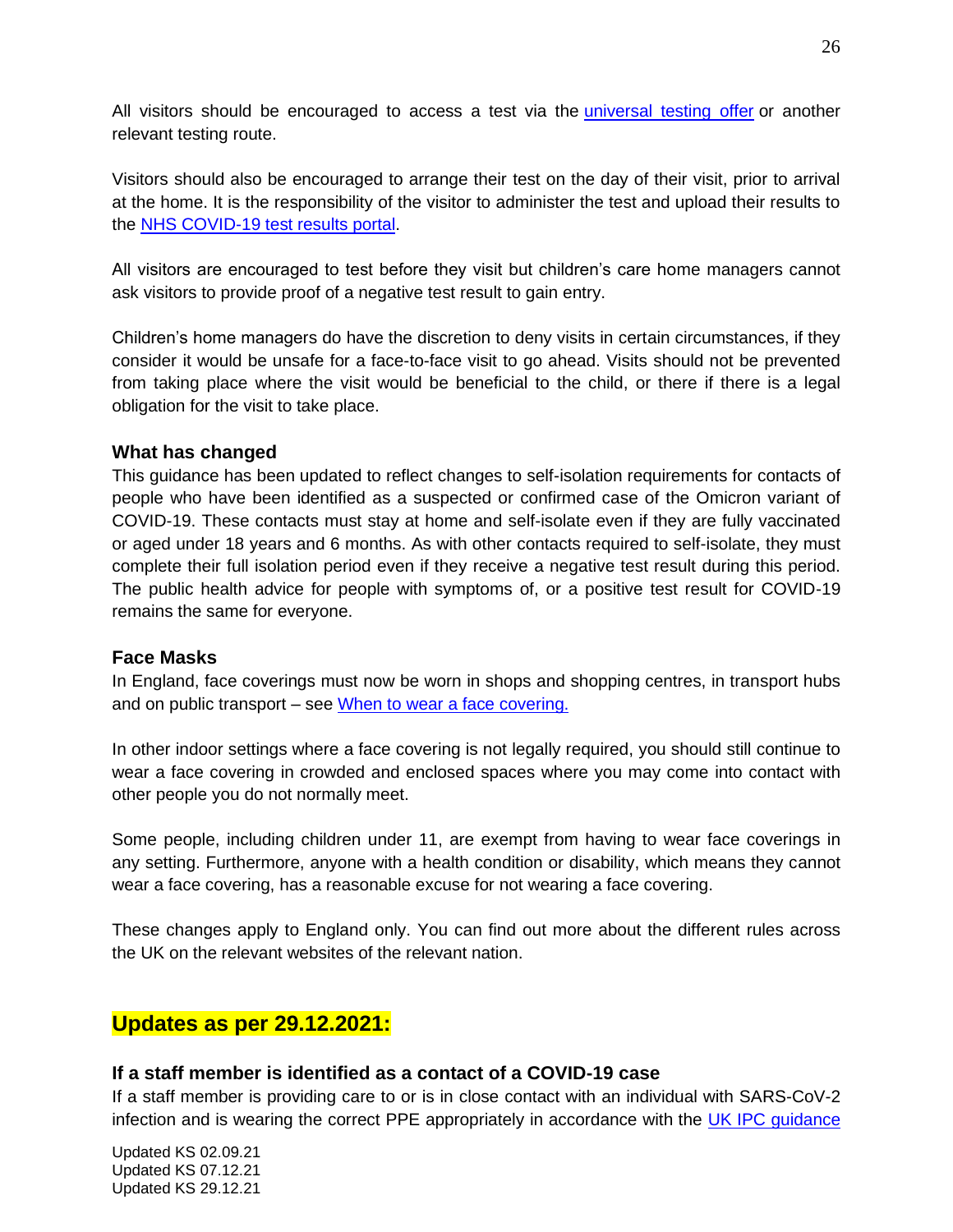and [How to work safely guidance,](https://www.gov.uk/government/publications/covid-19-how-to-work-safely-in-care-homes) they will not be considered as a contact for the purposes of contact tracing and isolation. This applies regardless of the vaccination status of the staff member or the circulating variant of SARS-CoV-2.

If there has been a breach of recommended PPE during the care episode then the staff member would be considered a contact and should follow the advice below.

In non-patient facing areas, IPC precautions may unintentionally be less stringently adhered to – if IPC precautions have been compromised, or PPE has been worn incorrectly or breached, the staff member should be considered a contact and follow the advice below.

# **Exemptions from self-isolation if a staff member is fully vaccinated (14 days after having received 2 doses of an approved vaccine such as Pfizer-BioNTech, AstraZeneca or Moderna/Spikevax) or one dose of the single-dose Janssen vaccine) and is identified as a contact of a case**

Staff members notified that they are a contact of a COVID-19 case are not required to selfisolate if they are fully vaccinated. They should inform their line manager or employer immediately if they are required to work in the 10 days following their last contact with a COVID-19 case.

If the staff member develops symptoms of COVID-19 during this period, follow the guidance in [section 2.1.](https://www.gov.uk/government/publications/covid-19-management-of-exposed-healthcare-workers-and-patients-in-hospital-settings/covid-19-management-of-exposed-healthcare-workers-and-patients-in-hospital-settings#section2-1)

The majority of fully vaccinated health and social care staff will be able to continue in their usual role. The following apply to staff returning to work:

- the staff member should not have any [COVID-19 symptoms](https://www.gov.uk/government/publications/wuhan-novel-coronavirus-background-information/wuhan-novel-coronavirus-epidemiology-virology-and-clinical-features#clinical-features)
- the staff member should not have [any travel related isolation requirements](https://www.gov.uk/guidance/travel-to-england-from-another-country-during-coronavirus-covid-19)
- the staff member should immediately arrange for a PCR test, either through their workplace arrangements or via the NHS Test and Trace service, and the result of this PCR test should be negative prior to returning to work
- following the negative PCR result, the staff member should undertake an LFD antigen test every day for the 10 days following their last contact with the case (even on days they are not at work)
- if a staff member has had a SARS-CoV-2 infection in the past 90 days, they should not have a PCR test and should only undertake daily LFD antigen tests for this purpose
- on days the staff member is working, the LFD antigen test should be taken before starting their shift, and the result should be negative
- the staff member should comply with all relevant infection control precautions and PPE should be worn properly throughout the day
- if the staff member works with patients or residents who are especially vulnerable to COVID-19 (as determined by the organisation), a risk assessment should be undertaken, and consideration given to redeployment during the 10 days following their last contact with the case

If any of the above cannot be met, the staff member should not come to work and should follow the [stay at home guidance](https://www.gov.uk/government/publications/covid-19-stay-at-home-guidance/stay-at-home-guidance-for-households-with-possible-coronavirus-covid-19-infection) for the full 10-day period.

# **If an unvaccinated or partially vaccinated staff member is identified as a contact of a COVID-19 case**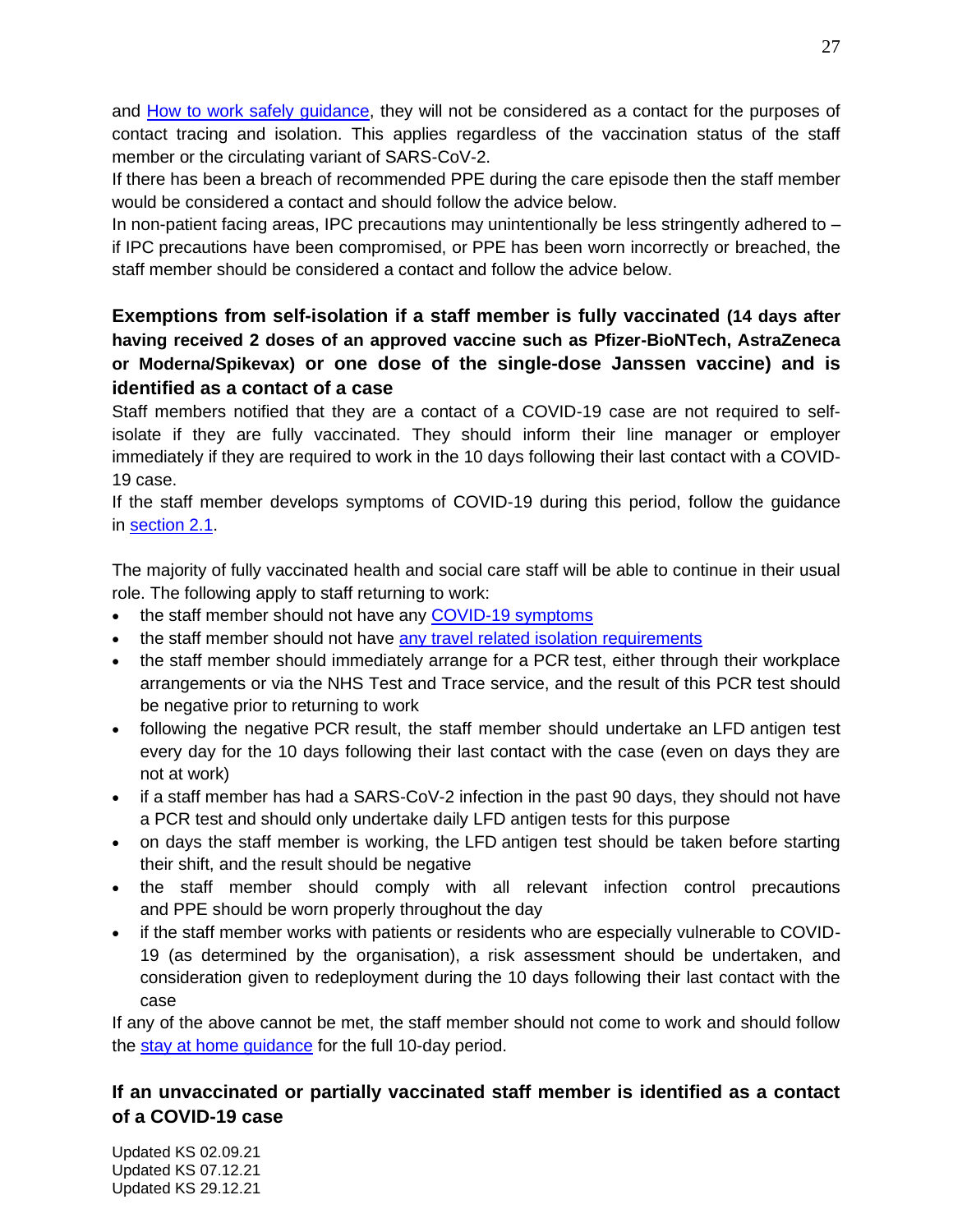If an unvaccinated or partially vaccinated staff member is notified as a contact of a COVID-19 case, by NHS Test and Trace or their workplace, they must self-isolate as advised unless they are exempt (because they are under 18, unable to be vaccinated due to medical reasons or are taking part or have taken part in a clinical trial for a COVID-19 vaccine).

If a staff member is unvaccinated and is exempt from self-isolation in the community they should not attend work or should be redeployed for the period of time they would be required to selfisolate. If a staff member is to be redeployed, they should comply with the mitigations outlined in 2.5.1.

If they develop symptoms of COVID-19 during this period, they should follow the guidance in [section 2.1.](https://www.gov.uk/government/publications/covid-19-management-of-exposed-healthcare-workers-and-patients-in-hospital-settings/covid-19-management-of-exposed-healthcare-workers-and-patients-in-hospital-settings#section2-1)

# **If a staff member receives a positive SARS-CoV-2 PCR test result**

If a staff member receives a positive SARS-CoV-2 PCR test result, they must complete a period of self-isolation. The isolation period includes the day the symptoms started (or the day their PCR test was taken if they do not have symptoms), and the next 10 full days.

Staff may be able to end their self-isolation period before the end of the 10 full days.

They can take an LFD test from the sixth day of their isolation period, and another LFD test on the following day. The second LFD test should be taken at least 24 hours later. If both LFD tests results are negative, they may end their self-isolation after the second negative LFD test result. They should not take an LFD test before the sixth day of their isolation period and should only end their self-isolation following 2 consecutive negative LFD tests which should be taken at least 24 hours apart.

Staff may then return to work if they meet the following criteria:

- the staff member should not have any [COVID-19 symptoms](https://www.nhs.uk/conditions/coronavirus-covid-19/symptoms/)
- the staff member should continue to undertake daily LFD tests for the remaining days of isolation period. For example, if the first LFD test was taken on the sixth day, and the second LFD test was taken on the seventh day, they should continue to take LFD tests on day 8, 9 and 10. If the first LFD test was taken on the seventh day and the second LFD test was taken on the eighth day, they should continue to take LFD tests on day 9 and 10
- if any of these LFD test results are positive the staff member should isolate and should wait 24 hours before taking the next LFD test
- if the LFD test is positive on the 10th day, daily LFD testing should continue, and the staff member should not return to work until a single negative LFD test result is received
- on days the staff member is working, the LFD test should be taken prior to beginning their shift, as close as possible to the start time
- the staff member must continue to comply with all relevant infection control precautions and PPE must be worn properly throughout the day
- if the staff member works with patients or residents who are especially vulnerable to COVID-19 (as determined by the organisation), a risk assessment should be undertaken, and consideration given to redeployment for the remainder of the 10-day isolation period

Any staff admitted to hospital with COVID-19 symptoms will be subject to the guidance for isolation for patients within [guidance for stepdown of infection control precautions and](https://www.gov.uk/government/publications/covid-19-guidance-for-stepdown-of-infection-control-precautions-within-hospitals-and-discharging-covid-19-patients-from-hospital-to-home-settings)  [discharging COVID-19 patients.](https://www.gov.uk/government/publications/covid-19-guidance-for-stepdown-of-infection-control-precautions-within-hospitals-and-discharging-covid-19-patients-from-hospital-to-home-settings)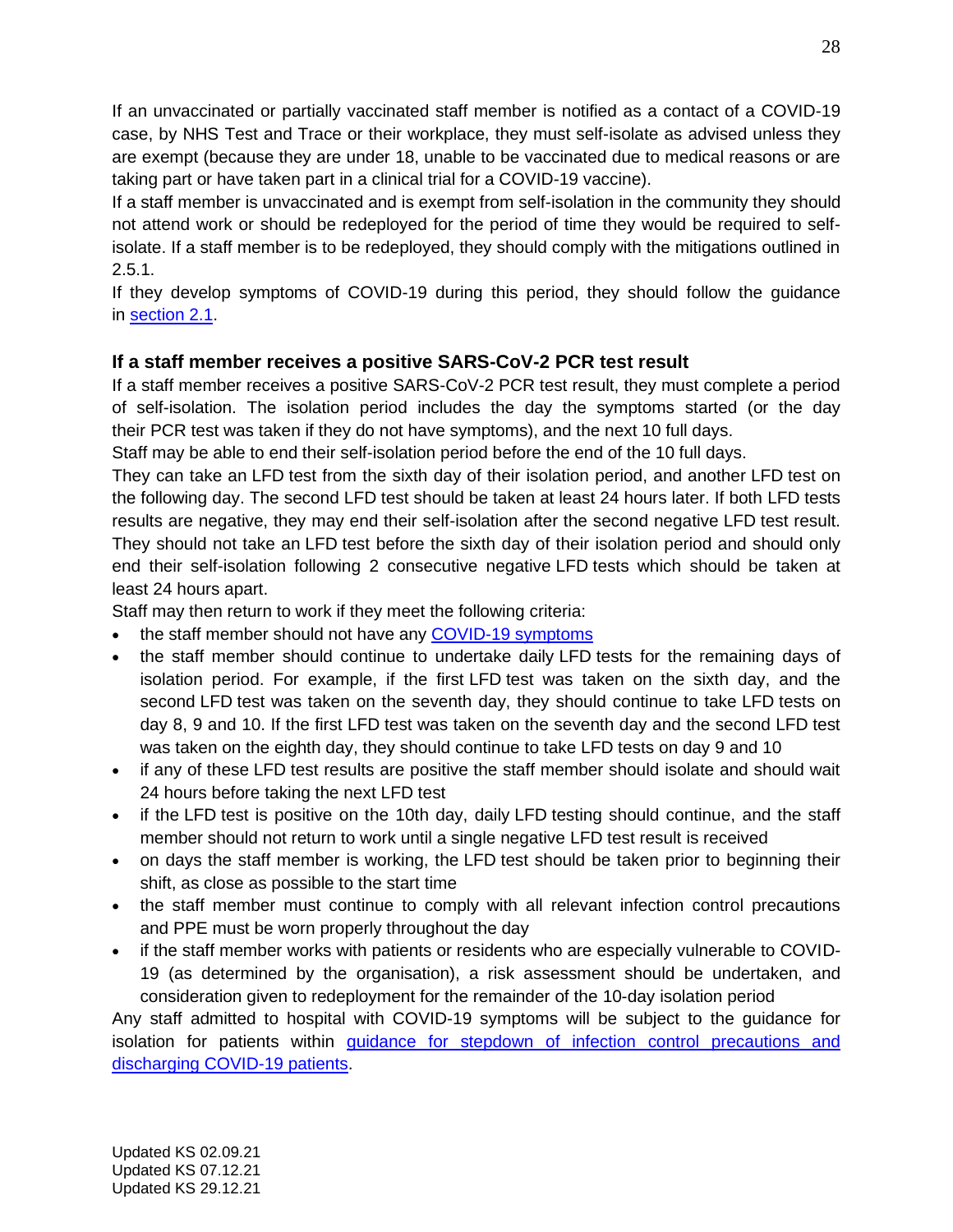# **If a staff member has a positive PCR or LFD antigen test and was asymptomatic when the test was taken**

Staff who test positive for SARS-CoV-2 (either by PCR or a self-reported LFD test followed by PCR) and who were asymptomatic at the time of the test can return to work after their isolation period has ended [\(follow the advice in section 2.2\)](https://www.gov.uk/government/publications/covid-19-management-of-exposed-healthcare-workers-and-patients-in-hospital-settings/covid-19-management-of-exposed-healthcare-workers-and-patients-in-hospital-settings#section2-2) if they do not develop symptoms. However, if they develop symptoms during their 10 day isolation period, they will need to restart a new isolation period from the day of symptom onset and **follow the advice again in section 2.2**.

Staff must self-report if they are isolating due to covid but are asymptomatic and then develop symptoms.